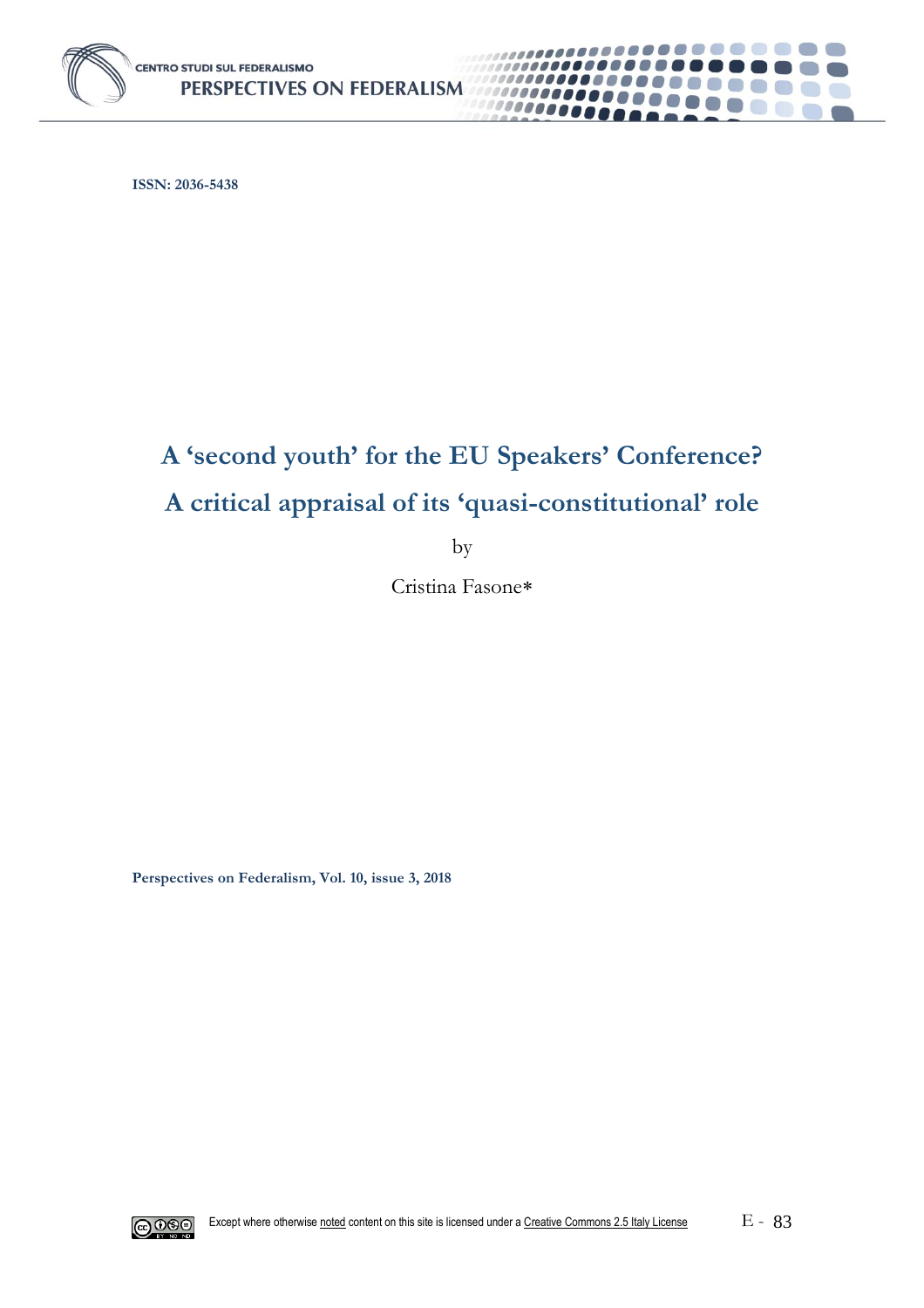

#### **Abstract**

The EU Speakers' Conference has experienced a 'second youth' after the entry into force of the Treaty of Lisbon by playing a 'quasi-constitutional' role in inter-parliamentary cooperation, and in particular by trying to exercise a rule-making function over the many inter-parliamentary venues of the EU's system of government. The fulfilment of such a function has certainly not been made any easier as a consequence of the constitutional constraints surrounding the positions of the Speakers and Presidents of the European and Member States' (MS) Parliaments, with a considerable variety in terms of powers and decision-making capacity among the MS and the EU. Despite these limitations, the 'quasiconstitutional' role of the EU Speakers' Conference has mainly consisted of approving guidelines, if not directly rules of procedure, for other inter-parliamentary venues. It has also been argued that the coordinating function of the EU Speakers' Conference can be much more effective when looking at its 'quasi-constitutional' role, and also in its function of joint parliamentary scrutiny in the EU, if it is aimed at enhancing the rational organisation of inter-parliamentary activities in terms of timing, agendas and *ex-post* supervision of the results, in the absence of any other possible alternative to the Speakers' leadership.

00000

#### **Key-words**

European Union, inter-parliamentary cooperation, Speakers, EU Speakers' Conference, comparative constitutional law

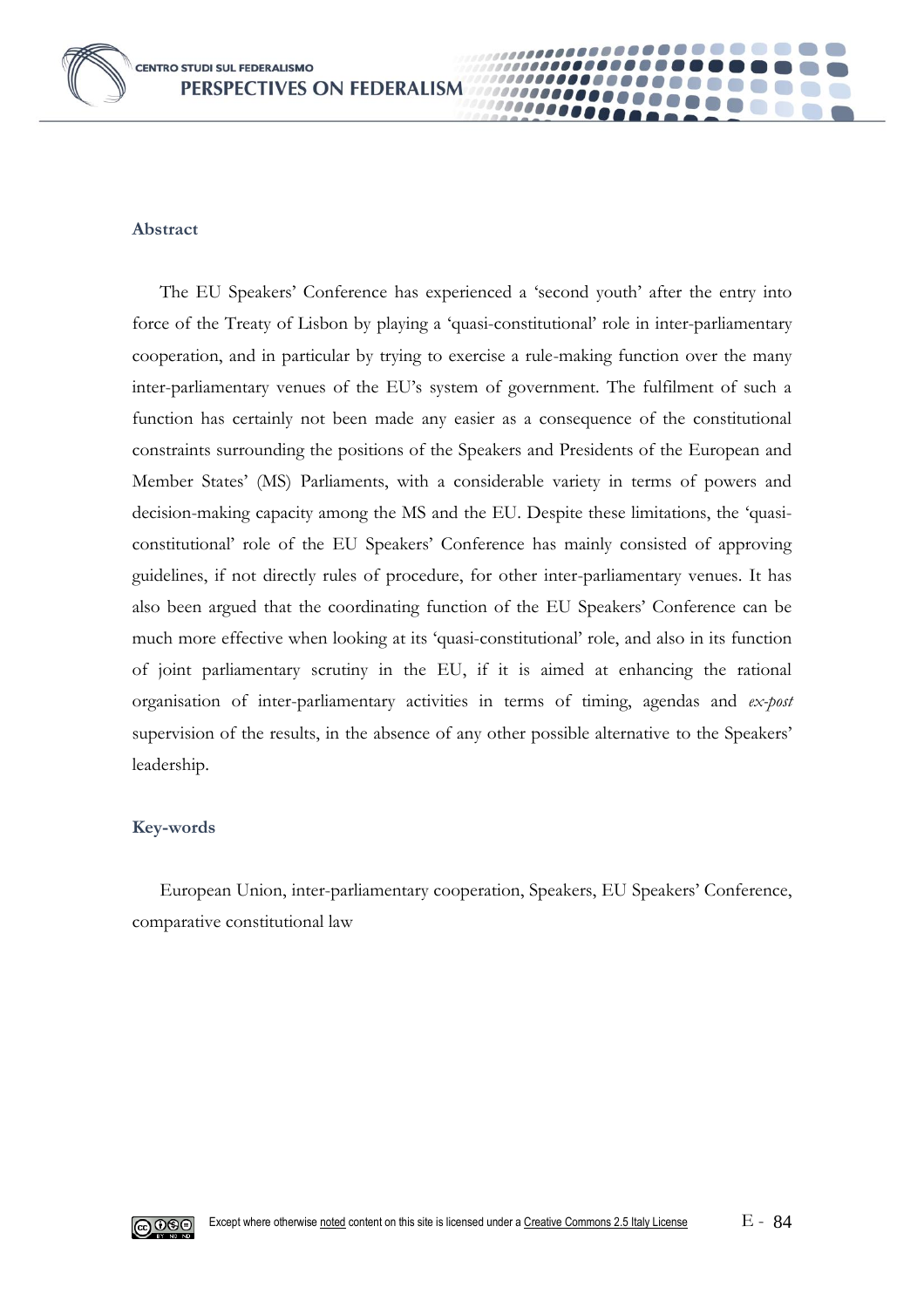**CENTRO STUDI SUL FEDERALISMO** PERSPECTIVES ON FEDERALISM



#### **1. Introduction**

The EU Speakers' Conference was the first inter-parliamentary conference to be set up in the EU back in 1975, when it started to meet every year on a regular basis. This conference, although lacking express acknowledgment in earlier EU Treaties and protocols,<sup>I</sup> has recently experienced a 'second youth' when, after the entry into force of the Treaty of Lisbon, new inter-parliamentary conferences were created (Hefftler and Gattermann 2015). Indeed, thanks to the support of most national parliaments, the EU Speakers' Conference has taken up the function of coordinating inter-parliamentary activities and directing their development, right up to that of the approval of the rules of procedures of other inter-parliamentary conferences.

00000

The article aims to assess the current role of the EU Speakers' Conference and its potential for leading inter-parliamentary cooperation in the EU, which is currently developing without a clear rationale and has seen the growth of several inter-parliamentary venues with uncertain if not overlapping mandates and very little coordination. The article claims that, following the Treaty of Lisbon, the EU Speakers' Conference has taken up a 'quasi-constitutional role': the activity of devising and defining, in most cases, the basic rules – i.e. the 'Constitutions' – under which the new inter-parliamentary conferences operate. This role can be fulfilled through the exercise of two main functions by the Speakers' Conference, that of coordination of inter-parliamentary activities in the EU, which today is rather limited, and most of all that of ruling over the organisation and operation of inter-parliamentary venues, a function that has grown steadily so  $far$ <sup>II</sup> Is this role of the Conference effective and desirable at all? This contribution questions the current ability of the EU Speakers' Conference to lead an ordered and stable development of inter-parliamentary cooperation in the EU, thus casting doubts on its effectiveness. After having explored potential alternatives to the Speakers' leadership, it concludes that the two Speakers' Conference's functions should be re-balanced. In other words, rather than focusing almost exclusively on its 'rule-making' capacity, the Conference should ground its 'quasi-constitutional' role on its coordinating function, to enhance the rational organisation of inter-parliamentary activities in terms of timing, agendas and *ex-post* supervision of the results.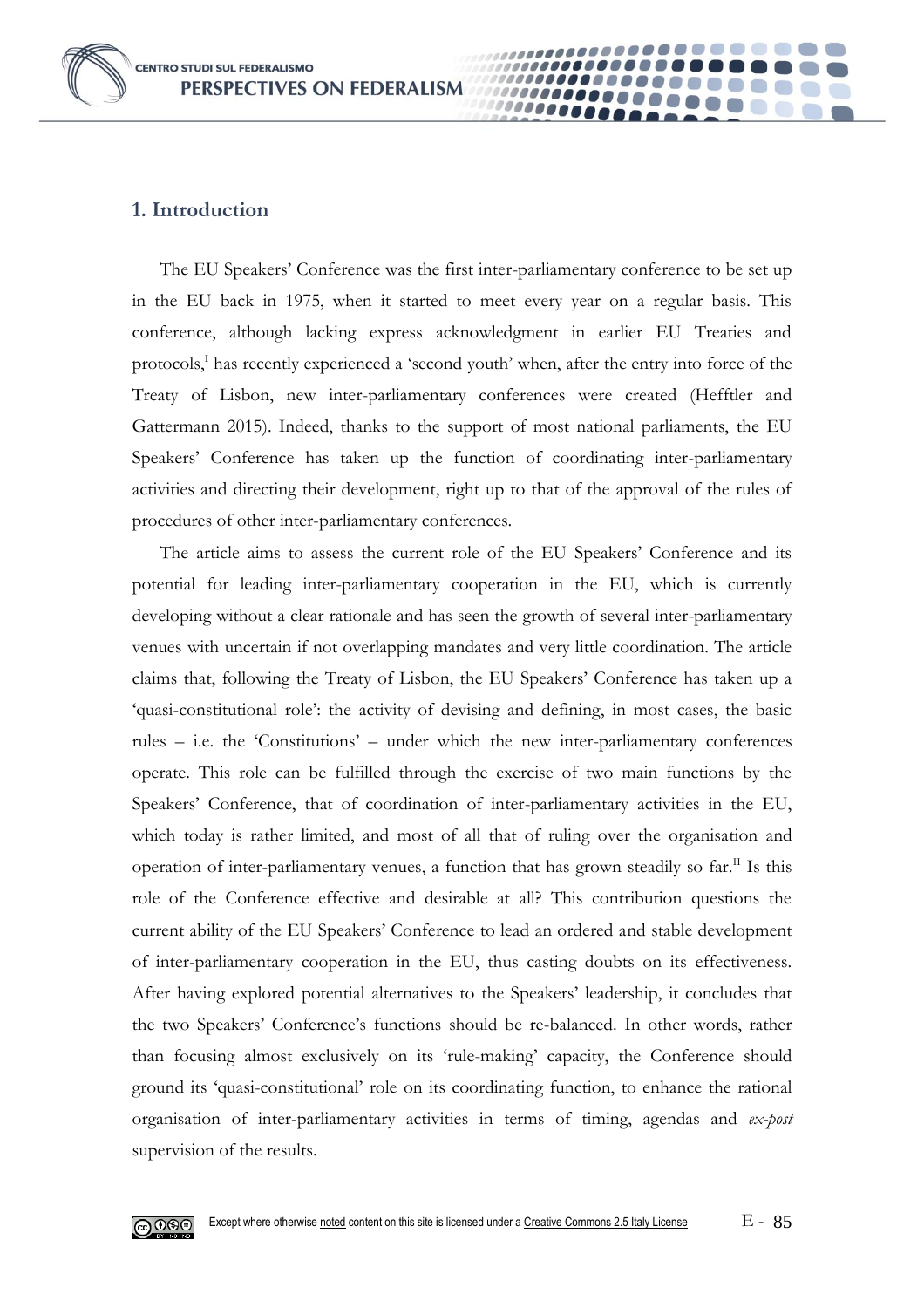The article also considers the domestic powers of the Speakers and the asymmetric position of the European Parliament's President. Here it is argued that the function performed by this conference is somewhat *sui generis* compared to other emergent interparliamentary conferences and venues that are normally policy-oriented, follow cluster of interests or are geographically recognisable (Fromage 2016: 749-772). Indeed, the EU Speakers' Conference is neither meant to fulfil a joint parliamentary scrutiny role on the EU's fragmented executive (Curtin 2014: 1-32), i.e. a shared and collective scrutiny by the legislatures placed at the different levels of government (Cooper 2014: 2; Griglio 2016: 586- 587; Eppler and Maurer 2017: 242-243; Griglio and Lupo 2018: 358-373) nor to create a sort of 'parallel' parliamentary diplomacy in the EU.<sup>III</sup> Rather, it plays an overarching quasiconstitutional role in that it tries to establish order in the complex and chaotic world of inter-parliamentary cooperation in the EU by exercising both a coordinating function and a (sometimes questionable) 'rule-making' function (Fasone 2016: 269-289). In theory, this makes the EU Speakers' Conference a prominent actor in the wider set of interinstitutional relations in the EU, although in practice this potential is not fully exploited due to the peculiar features of the Conference itself.

00000

It should be noted, in fact, that the very strength of this inter-parliamentary venue, namely its composition, is at the same time, a weakness. Indeed, while the Speakers of EU Parliaments and parliamentary chambers certainly hold the most important office within their own legislatures, they are characterised by very different powers across Member States and the European Parliament. Some Speakers must be impartial and, in theory, not affiliated to any political group: they cannot take a political stance nor vote; some others, instead, are a clear expression of the majority and tend to act in alliance with the Government. The first group of Speakers, when acting in the Speakers' Conference and, more generally, in supranational and international venues, are not entitled to vote on behalf of, or bind, their parliaments. This can prove to be a limitation to the effectiveness of the EU Speakers' Conference, which as it is dependent upon national provisions, is not easy to overcome.

In contrast, the second group comprises Speakers that, despite being able to take a political stance in both EU and foreign affairs, nevertheless are unable to give voice to the pluralistic composition of their Parliament to also encompass the representation of opposition and minorities' interests. At the same time the position of the President of the

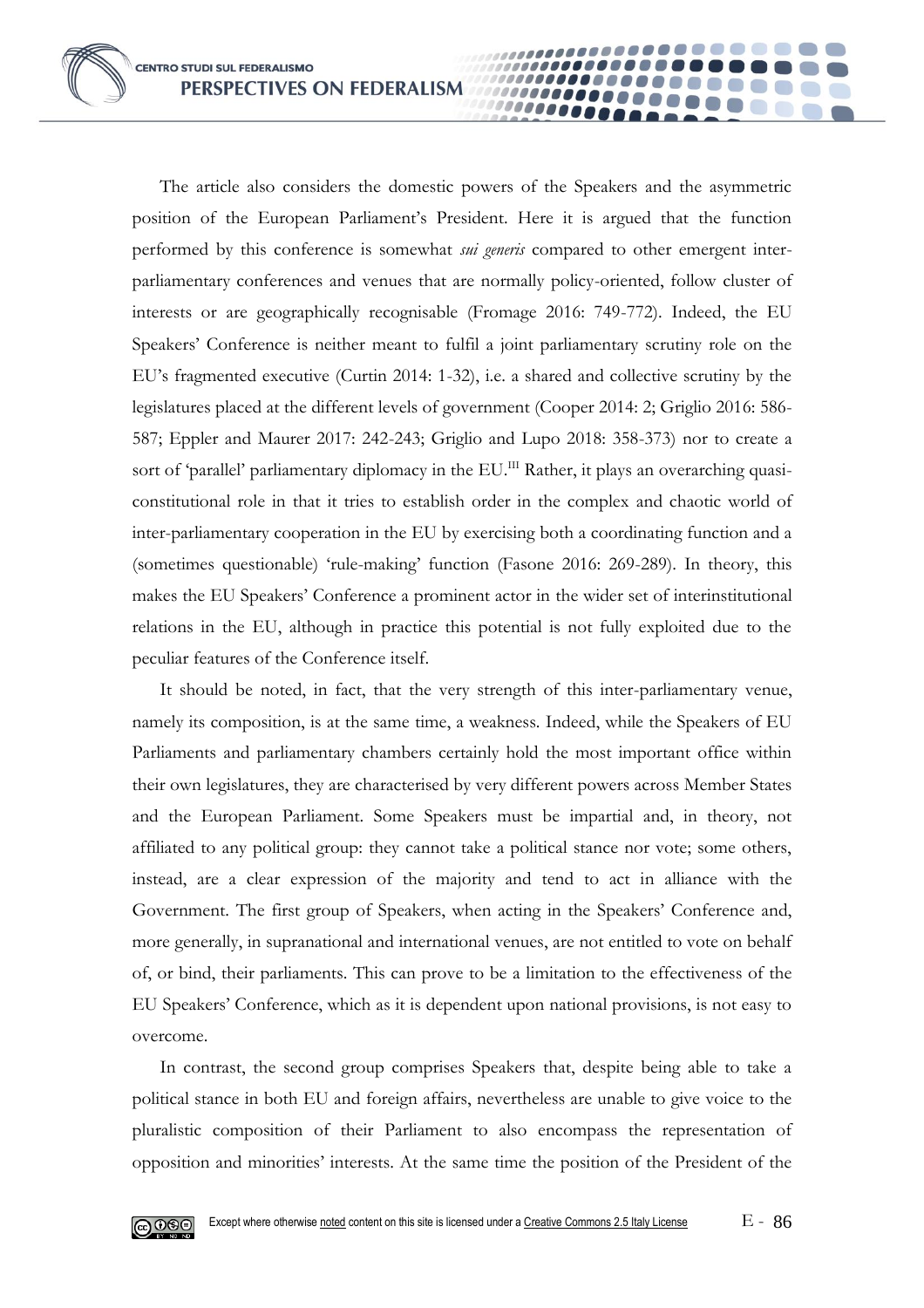European Parliament is side-lined compared to national Speakers. After an historical excursus of the activity of the Speakers' Conference and a comparative analysis of the powers of the Speakers, the article offers an appraisal of the EU Speakers' Conference activity with regards to the functions it performs, and its contribution to interparliamentary cooperation. It evaluates what alternatives are available to fulfil the 'quasiconstitutional' role of the EU Speakers' Conference and concludes that, in their absence, it is more appropriate to strengthen the Conference's coordinating function.

00000

### **2. History of the Conference**

The first meeting of the EU Speakers' Conference was organised in 1963 in Rome at the initiative of the then President of the Parliamentary Assembly of the European Community, Gaetano Martino, and aimed to gather together the parliaments of Europe at an apical level. More than 10 years elapsed before subsequent meetings were called in Strasbourg and Rome in 1975,<sup>IV</sup> as, in a few years, the European Parliament (still called Parliamentary Assembly at that time) was to become a directly elected Parliament.

In its first period (1975–79) the Conference met on an annual basis, but besides the President of the European Parliament, it also involved the Speakers of the Parliaments from all Member States of the Council of Europe, also including the President of the Parliamentary Assembly of this international organisation. Subsequently, from 1980 to 1998, this enlarged format of the Conference, also called the 'Big Conference', alternated every two years with the 'Small Conference', which only comprised the President of the European Parliament and the Speakers of the national parliaments within the European Community. Hence every year either the 'Small' or the 'Big' Conference was convened. This peculiar arrangement made the Conference a sort of unique liaison at the parliamentary level between the two principal international-supranational organisations established in post-World War II Europe.

After the Treaty of Maastricht of 1992 and, even more so after the Treaty of Amsterdam of 1997, the European Parliament and national parliaments were accorded a much more prominent 'constitutional' role at the European level than in the past. In consequence, the 'Small Conference' was transformed into an autonomous interparliamentary forum regularly convened, at least on an annual basis. Furthermore, informal

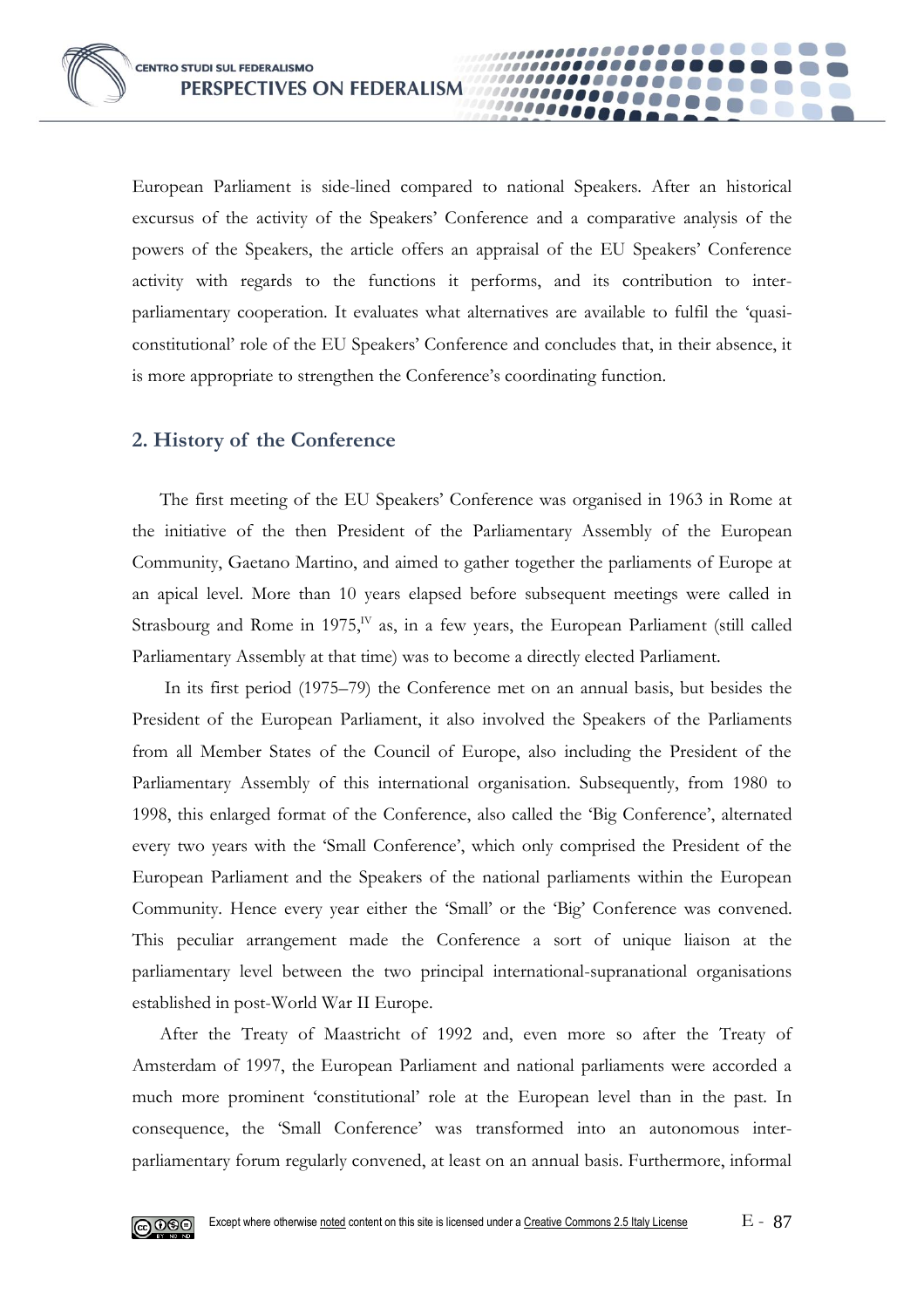and extraordinary meetings were organised, in particular on the occasion of celebrations, like the fortieth and sixtieth anniversaries of the entry into force of the Treaty of Rome, or in the aftermath of Treaty revisions, to agree on common positions among the parliaments while intergovernmental conferences were taking place.<sup>V</sup> The latter instances, namely the extraordinary meetings of the EU Speakers' Conference, convened while intergovernmental conferences on Treaty changes were in operation, possibly represent the only case of joint parliamentary scrutiny carried out by this Conference.

00000

The Speakers' Conference was initially seen merely as a forum for discussion on topics such as parliaments and globalisation and the role of parliaments in the EU, and in the scrutiny of their executives. However, reforms of European Treaties, especially starting from the (failed) Constitutional Treaty of 2004, triggered the construction of a new 'institutional' role for the EU Speakers' Conference, oriented towards building the foundations of a coherent and coordinated development of inter-parliamentary cooperation in the EU under the Conference's supervision.

In 2004 the Speakers' Conference adopted the Guidelines for Interparliamentary Cooperation in the European Union, subsequently amended in 2008, defining the aims, framework, fields and instruments of cooperation. These Guidelines are still observed today in respect of the relationship between the many inter-parliamentary bodies in the EU. However, they have not been updated to include the most recent, and significant, developments in inter-parliamentary cooperation, like the creation of the Interparliamentary Conferences on CFSP and CSDP (on Stability, Economic Coordination and Governance) and the Joint Parliamentary Scrutiny Group (on Europol): these were not envisaged in the Guidelines, thereby making them only partially useful.

On 15 May 2010 the EU Speakers' Conference in Stockholm adopted the Guidelines for its activity, to date the 'rules of procedure' of the Conference. The Conference, composed of Speakers of national parliaments and the President of the European Parliament, acting on an equal basis, operates by consensus, with the assurance of the simultaneous translation into the EU official languages and the circulation of written texts in French and English only. The 'rules of procedure' reiterate the coordinating role of the Conference in EU inter-parliamentary cooperation. In addition to this, the mandate of the Conference is fairly limited, as a forum for the exchange of opinions, information and experiences, on parliamentary organisation and functions, and for fostering joint research

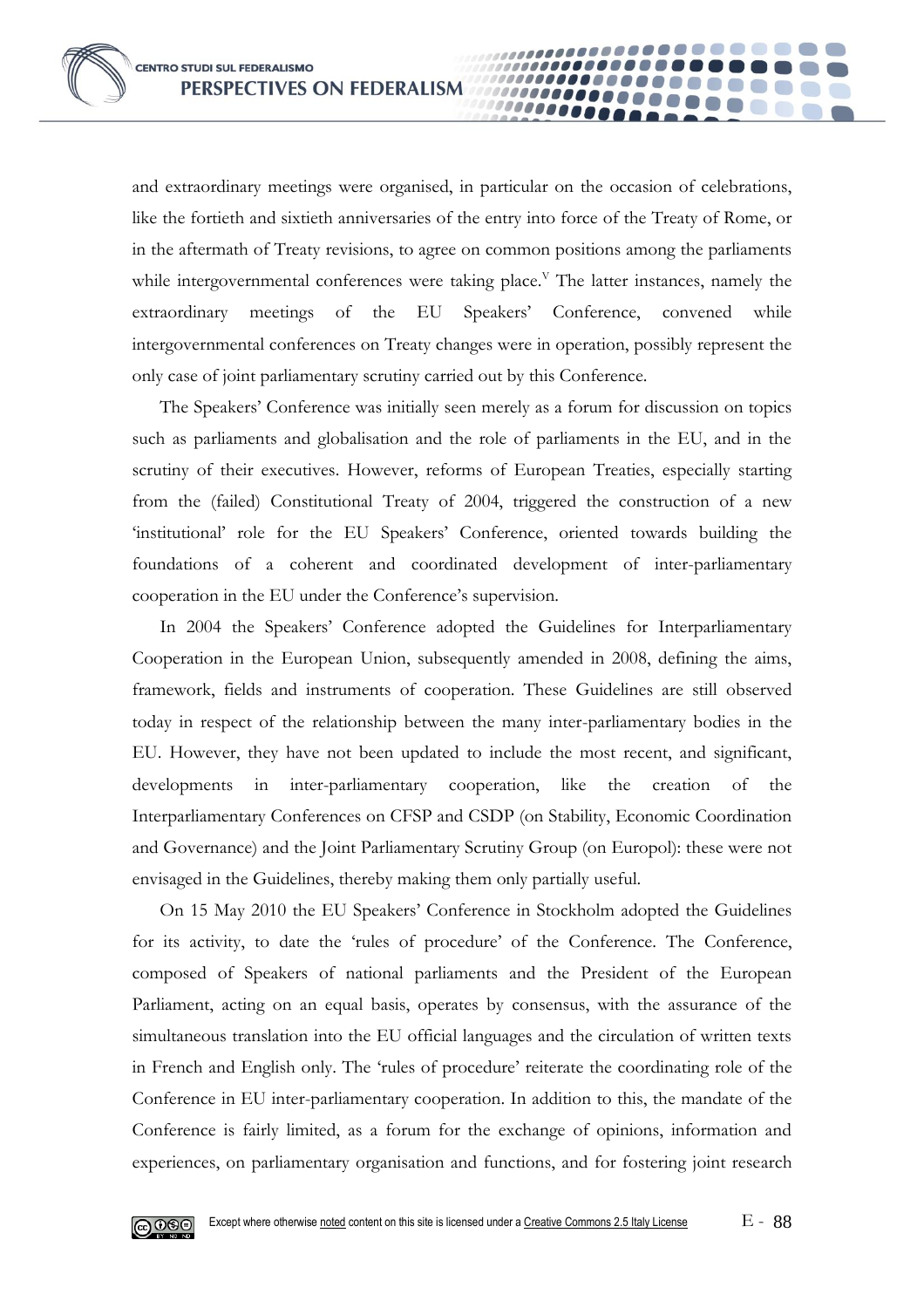**CENTRO STUDI SUL FEDERALISMO** PERSPECTIVES ON FEDERALISM

and common action. The Conference, even nowadays, only meets once a year, under the presidency of the Parliaments of the Member States holding the EU Presidency in the second half of the previous year, and in the absence of a permanent secretariat relies on the administrative support of the coordination of secretary generals. The Presidency is responsible for preparing the final draft agenda and the conclusions of the meeting with a view to reflecting the common position emerging in the Conference. Issues addressed in the conclusions can range from the Conference's stance on the EU neighborhood policy and prospective accessions to the UK withdrawal from the EU and the development of EU military capabilities and of a defence capacity.<sup>VI</sup> These are viewed from a parliamentary perspective; namely, in terms of the contribution that parliaments can make on the issue at stake and, with this regard, the conclusions are formulated in terms of guidelines and directions. Speakers are allowed to express their own opinions and to make it clear that the conclusions were not accepted by the Conference as a whole:<sup>VII</sup> should dissenting positions emerge they can be made explicit in the conclusions, typically through footnotes.

00000

Ad hoc working groups, established on only a few occasions, can be set up to look after specific issues – for instance the quality of legislation. These only remain in operation for a limited, and pre-determined, period, so that these share no similarity to structured committee systems, with a specialisation by subject-matter, found in the EP and national parliaments. Thus, it is clear that the Conference is not a permanent body, i.e. it is not summoned or in session beyond its yearly meeting, nor does a permanent secretariat exist, and has limited decision-making capacity given the consensus rule, its internal organisation and the frequency of its meetings.

### **3. Weaknesses (and strengths) of the Conference's composition**

Other limitations to the decision-making capacity of the Conference derive from EU and national constitutional law. Indeed, there are constitutional constraints that restrict what the Speakers and the European Parliament's President can actually do. Those limits are fixed at the domestic level, and in principle cannot be overcome when they act in the Conference at the supranational level. In other words, the way these Speakers can perform their tasks in the EU is inevitably shaped by the institutional standing and power enjoyed in their respective constitutional systems (Longo 2014: 367-374). Indeed, this principle is

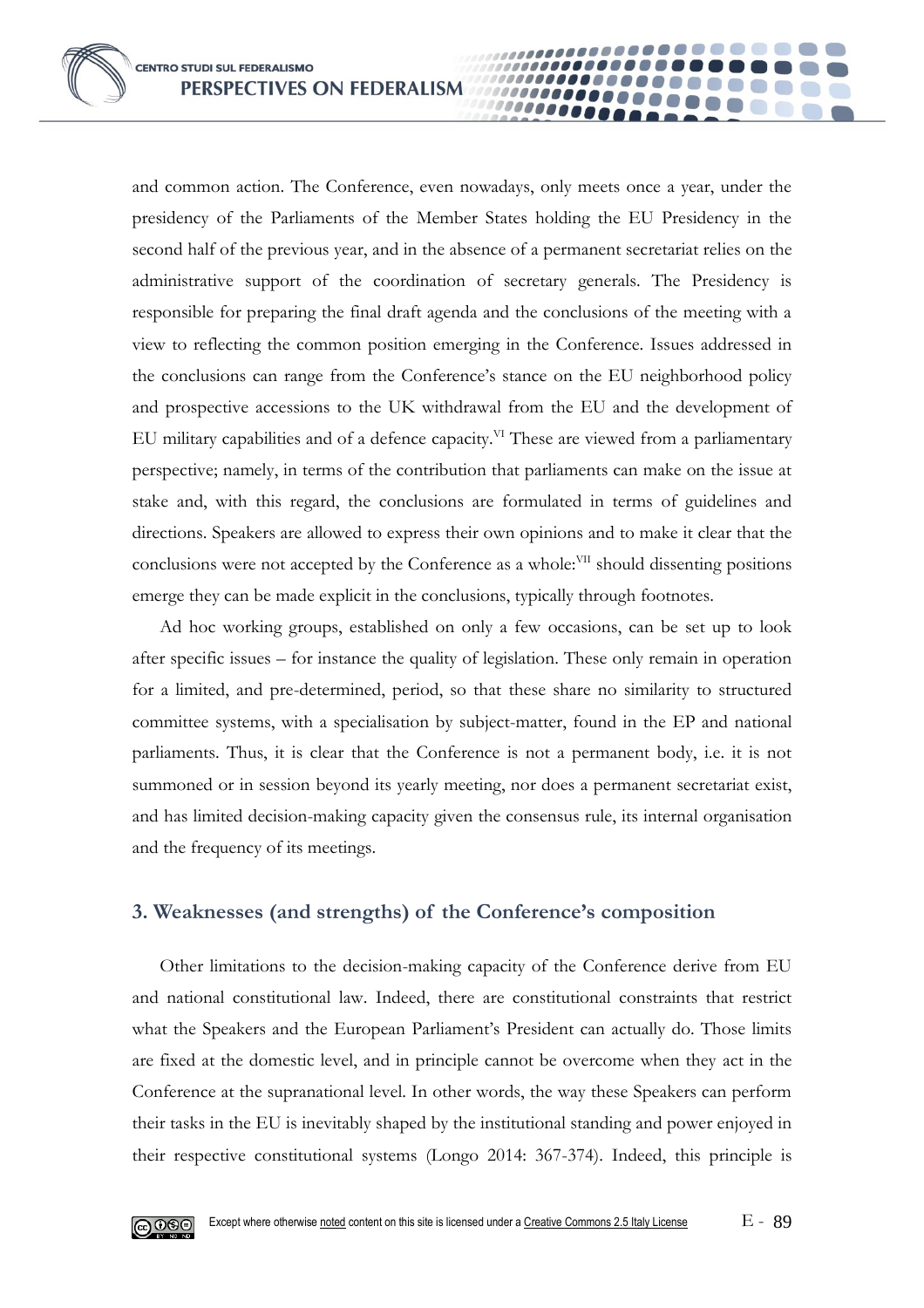expressly acknowledged by the Conference's Guidelines, in Article 1(2): 'The activities of the Conference respect the autonomy and the constitutional position of each participating Speaker'. This provision is further emphasised in Article 2, where the objectives of the Conference are listed, and it is specified that their fulfilment cannot violate the different powers vested in its members.

10000

When looking at the constitutional status of the Speakers and the President, as anticipated in the introduction, two main models are used, that of Speakers actively involved in politics and in political decisions, like in France or Germany, and the Speakers who aspire to be neutral and independent from party affiliation, such as in the UK.

In the two Houses of the French Parliament, for example, the Speakers are prominent politicians who are certainly expected to apply the rules of procedure and standing orders impartially, but undoubtedly pursue the interest of the majority and are allowed to vote without special restrictions (Martin 1996; Avril, Gicquel and Gicquel 2014: 70ff.).

In Germany, the Speaker of the Bundestag traditionally is not a *super partes* actor either, and is typically elected amongst prominent politicians and former Ministers. Just to provide an example, the Speaker of the Bundestag elected in the  $19<sup>th</sup>$  parliamentary term, started in 2017, is Wolfgang Schäuble, the former powerful Minister of Finance of the German Federation. Less significant, from a political point of view, is the position of the President of the Bundesrat, in light of the intergovernmental composition of this Upper House where the executives of the Länder are represented and where each delegation casts a block vote, weighted according to the size of the Land's population. According to the German Constitutional Tribunal, when presiding over a ballot the President of the Bundesrat can only try to bring about a clarification on the results of the vote and work towards making the vote effective, but has 'no right to strive to achieve a uniform vote [in a delegation] by means of measures he took as chairperson of the session'. VIII Indeed, it cannot be denied that in bicameral legislatures, the case of 13 out of 28 of EU national parliaments, a further diversification may occur at the national level between the two Houses,<sup>IX</sup> where, in the light of their composition and powers, the two Speakers enjoy a different constitutional standing and autonomy. By contrast, the Speaker in the UK House of Commons is deemed to be an impartial arbiter of parliamentary proceedings, and cannot vote or take a stance in parliamentary and political debates in general – although sometimes the practice departs from this constitutional convention – and when running for the next Parliament the

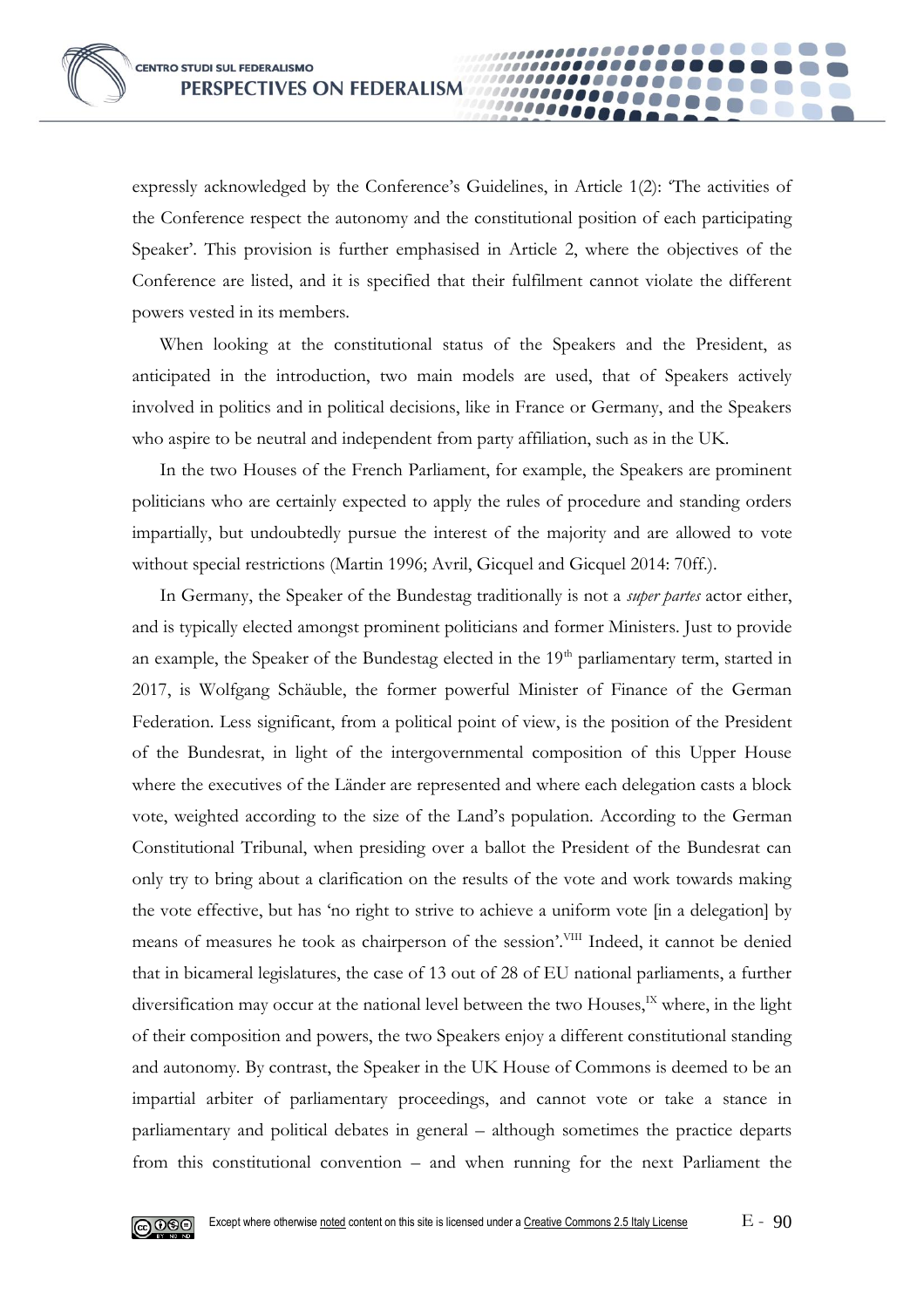election of the Speaker is (customarily) uncontested (with no other mainstream party fielding candidates) in her/his constituency (Torre 2000; Russell and Gover 2017: 151-152). In the Nordic countries the style of the parliamentary Speakership resembles the UK model much more than the French case (Iacometti 2001).

......... 10000

However, it appears that in the EU most parliaments have turned towards the French-German model of the politically active Speaker, as shown in most Eastern European countries and in Italy, possibly also as a consequence of their more frequent involvement in EU and foreign affairs, including the EU Speakers' Conference. The case of the Italian Speakers confirms this trend, in particular in the last few years: although they do not usually vote in parliament, they have considerable political (constitutional) influence and are not expected to be *super partes* (Manzella 1997: 110; Ibrido 2015: 180-193). In Italy, a constitutional convention has gradually become established that provides for the Speakers of either House, but most likely of the Chamber of Deputies, to be elected from among opposition MPs (1976–92) and, more recently (1994–2018), from among MPs elected within the second ranking party of the winning majority coalition, while the President of the Senate comes from the main ruling party of the governmental coalition.<sup>X</sup> In other words, the Italian Speaker's political role has definitely increased (Lupo 2010; Gianfrancesco, Lupo and Rivosecchi (eds) 2014) up to the point that towards the end of the  $17<sup>th</sup>$  parliamentary term (2013-2018), the then Speaker of the Senate, Pietro Grasso, left the group and the party on whose lists he had been elected and announced the creation of a new political party, 'Liberi e Uguali', that would campaign for the next political election under his leadership and with the Speaker of the other House, the Chamber of Deputies, Laura Boldrini, joining the same party as a candidate.

In the EU, the President of the European Parliament, whose mandate lasts only half of the parliamentary term – hence two and a half years – is usually elected based on a political compromise between the two major European political groups, the socialists (S&D) and those of the people's party (PPE), depending on the context, with or without the support of the liberals (ALDE). While the President enjoys great visibility outside the European Parliament in the relationship with the other EU institutions and the media, inside the Parliament his role is rather weak and is overlooked by the decisions of political groups and the Conference of Groups' Chairpersons (Costa 2013: 143-162; Gianniti and Lupo 2016: 144-160).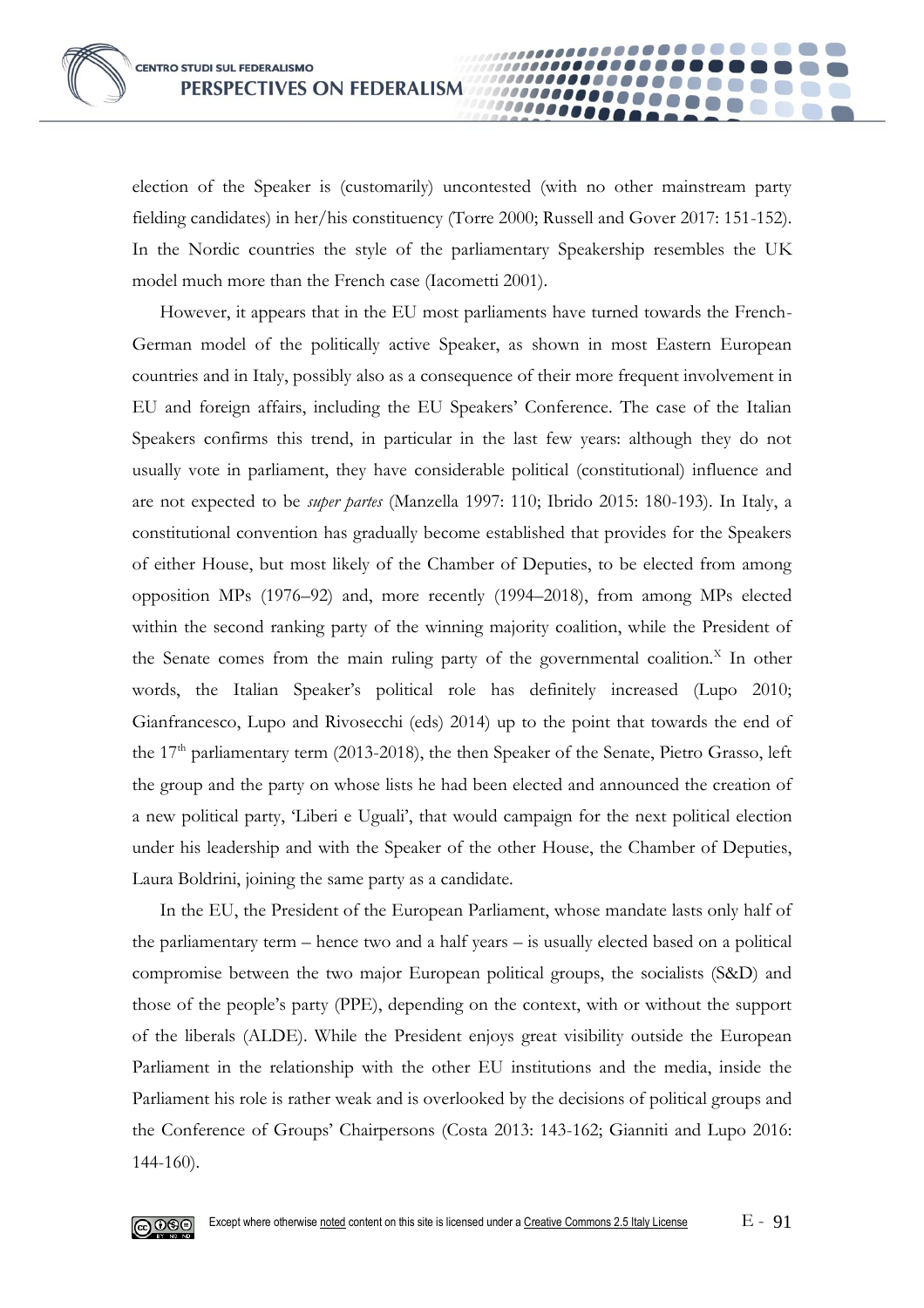The ability of parliamentary delegations to bind their own parliaments, through the position they adopt within inter-parliamentary conferences, is always problematic, according to whether a prior 'mandate' has been voted by the parliament to direct the delegation (which happens in few cases) or not. Normally, this 'mandate' could by no means be equated to that approved in some parliaments, like the Danish Folketing, towards their governments – i.e. there are no real accountability mechanisms among MPs, nor could their deviation from instructions be sanctioned. However, from time to time a committee competent on the subject-matter, or the plenary as a whole, expresses a certain stance on an issue to be discussed later on within an inter-parliamentary venue. For example, plenary votes or votes within the EU or constitutional affairs committees to instruct and direct the activity of national parliamentary delegations took place at the time of the Conventions on the Charter of fundamental rights and on the future of Europe, and in the European, German and Italian parliaments' committees prior to COSAC's meetings (Fasone 2009: 194-212).

00000

Even more challenging, from a constitutional point of view, is the case of Speakers within the EU Speakers' Conference. Not only do many of them have a degree of autonomy within their parliament that prevents other MPs telling the Speaker what to do, but besides this, where Speakers are considered as *super partes* arbiters under constitutional law, they cannot take a political stance abroad, i.e. voting within the EU Speakers' Conference, that would result in a binding decision at the national level. In fact, the conclusions prepared by the Presidency of the Conference following the meeting are solely aimed at the disclosure of the content of the debates; they are by no means binding on individual parliaments (Article 5 of the Guidelines).<sup>XI</sup> Moreover, taking into account the fact that many Speakers do not cast votes in their own parliament, any decision in the Conference (for example, declarations) is adopted by consensus (Article 1(4) of the Guidelines).<sup>XII</sup>

Interestingly, and consistently with the *sui generis* status of the Speakers and the European Parliament's President compared to ordinary MPs and MEPs as discussed above, the EU Speakers' Conference is devoid of 'standing orders' or 'rules of procedure'. It is, more exactly, based on very generic 'Guidelines', equally passed and amended by consensus, that only provide guidance for the Conference organisation and procedure so as not to legally constrain their members (Esposito 2014: 157-159).

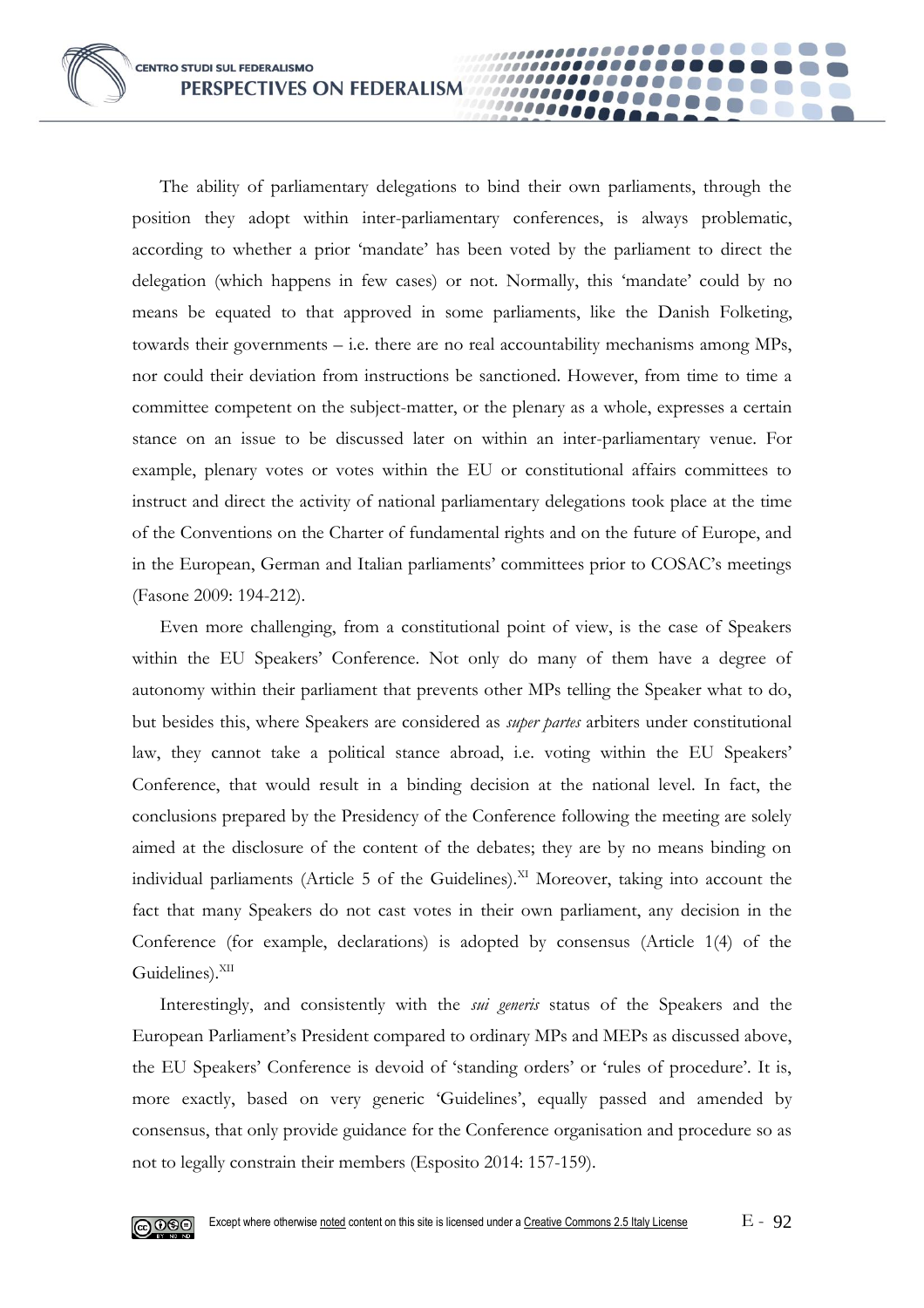All these features of the Conference, that are dependent on the special status of the Speakers, i.e. lack of binding determinations, of standing orders and of decision-making rules going beyond consensus, amount to a brake on further development of interparliamentary cooperation among the Speakers. In particular, they do not allow the politicisation of the debate in the Conference and, hence, do not help to fill the gap of the democratic disconnect between the national and the European levels of government and the citizens (Bellamy and Kröger 2016: 125-130 drawing on Lindseth's theory of democratic disconnect, see Lindseth 2010: 31). The remarkable differences between the Speakers and the President participating in the EU Speakers' Conference, in terms of their functions and autonomy in their own domestic sphere, also limit the Conference's leading role in inter-parliamentary cooperation in the EU and its ability to influence interinstitutional relations in the EU's system of government. Although the Conference might seem to be the perfect candidate to undertake this role, being composed of the highest authority in each parliament of the EU, the constitutional variation between the Speakers' institutional positions, coupled with the lack of decision-making powers outside their parliament, constitute a brake on the Conference's proper performance of this task.

100000001 00000

Despite these problematic features of the Conference, however, there are also several elements that give it considerable influence both on the individual legislatures and on interparliamentary cooperation in general, as shown in section 4. Indeed, it cannot be neglected that if, on the one hand, domestic rules on the speakership condition the functioning of the Conference; on the other hand, this Conference, with its debates and documents (conclusions and declarations) adopted, affects the status a Speaker is accorded in her jurisdiction by making her inevitably less *super partes* and more political, even in the case of the Speaker of the UK House Commons.<sup>XIII</sup> So that a sort of two-way influence, between the style of speakership and activities of the EU Speakers' Conference, can start to be detected. National rules and practices concerning the role of Speakers affect the way in which the Conference performs its role; at the same time, however, participation in the Conference has contributed to reshaping the nature and place of Speakers at the domestic level. Indeed, the Conference is also an important vehicle of socialisation among Speakers about their activity at the domestic level and engenders a sort of mimesis of their role, looking for best practices and, most of all, for strengthening individual positions. The reinforcement of the Speakers' political position in their own country as a result of

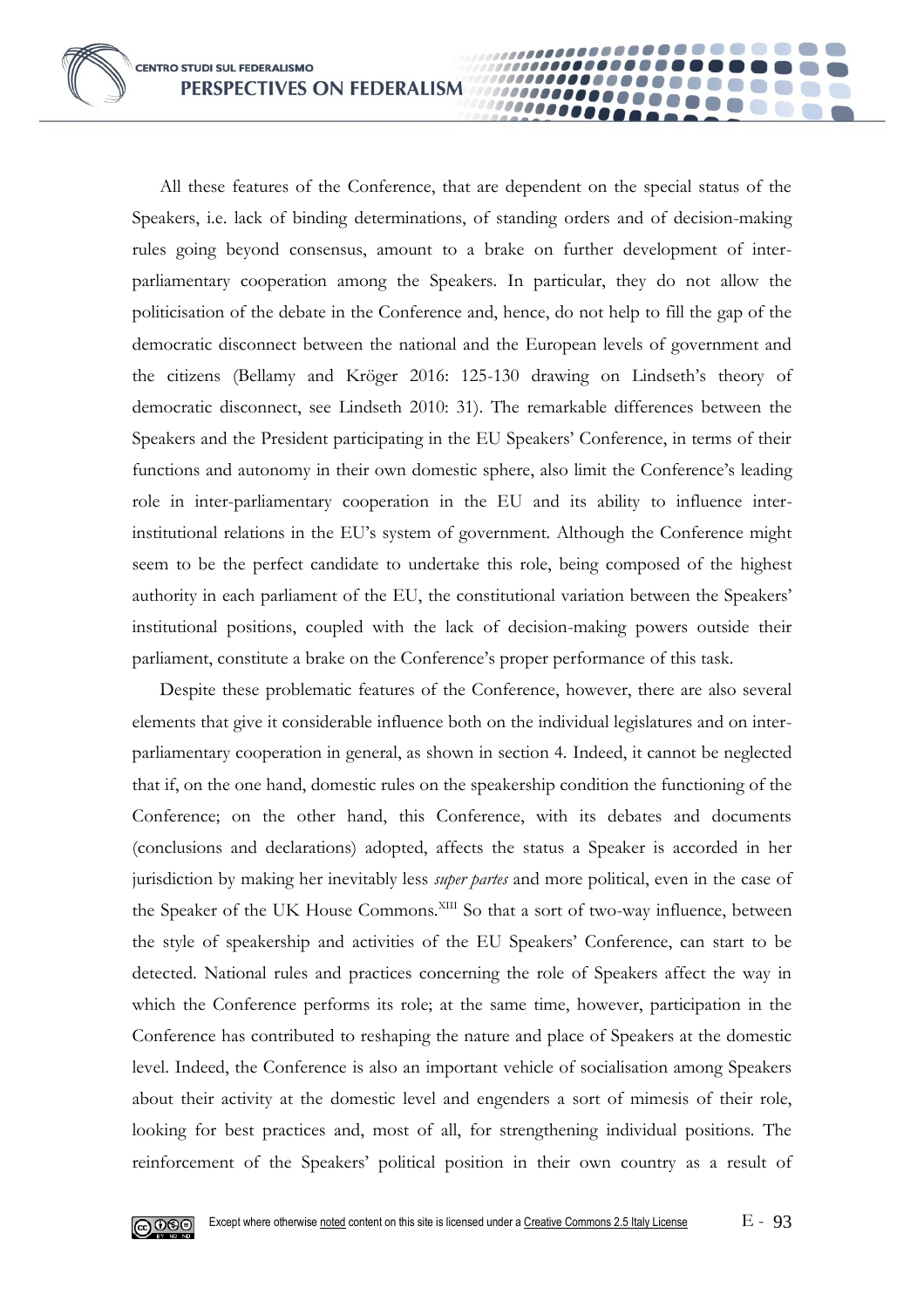Conference membership is triggered by the fact that in this venue they are the only 'representatives' of their parliament or chamber and they enjoy a considerable autonomy on the supranational stage, which in turn leads to their more visible politicisation nationally.

00000

Moreover, as briefly mentioned above, members of this Conference stand at the apex of the hierarchical structure of their parliament or chamber and this feature provides the EU Speakers' Conference with an institutional legitimation than all other interparliamentary venues probably lack. Indeed, national Speakers and Presidents lead parliamentary administrations and procedures and, thus, there is no higher authority beyond them in their own institutions and, likewise, in the development of interparliamentary cooperation.

A third strength of the EU Speakers' Conference is its relatively homogeneous composition. Indeed, Speakers and Presidents of parliaments, with few exceptions linked to changes of the party system and of electoral legislation, are typically well-experienced politicians, with a notable *cursus honorum* and political influence on party members and often with an international standing or, at least, with some knowledge of EU institutions and of the dynamic in foreign affairs. This implies that, although the legal constraints to which they are subject are different, as highlighted above, the political profile of Speakers are similar across EU Member States, thereby favouring the consolidation of a close and cohesive community of politicians with comparable interests and background.

Finally, a fourth strength of the Conference is its small size: in a comparative perspective, no other inter-parliamentary conference or venue in the EU is composed of just 42 members, i.e. the Speakers of the 15 unicameral and 13 bicameral parliaments in the EU plus the President of the European Parliament, unless it gathers together the representatives of some national legislatures only (Fromage 2016). The limited dimension of the EU Speakers' Conference, and thanks to the crucial support of the parliamentary Secretaries Generals meeting every year before the Speakers' Conference, allows it to work much more productively, focussing on the points on the agenda so as to reach a common conclusion, than the plethoric sectoral inter-parliamentary conferences of over one hundred MPs recently established.

To conclude on the assessment of the strengths of the Speakers' Conference, along with the significance of its peculiar memberships, the relatively homogeneous composition

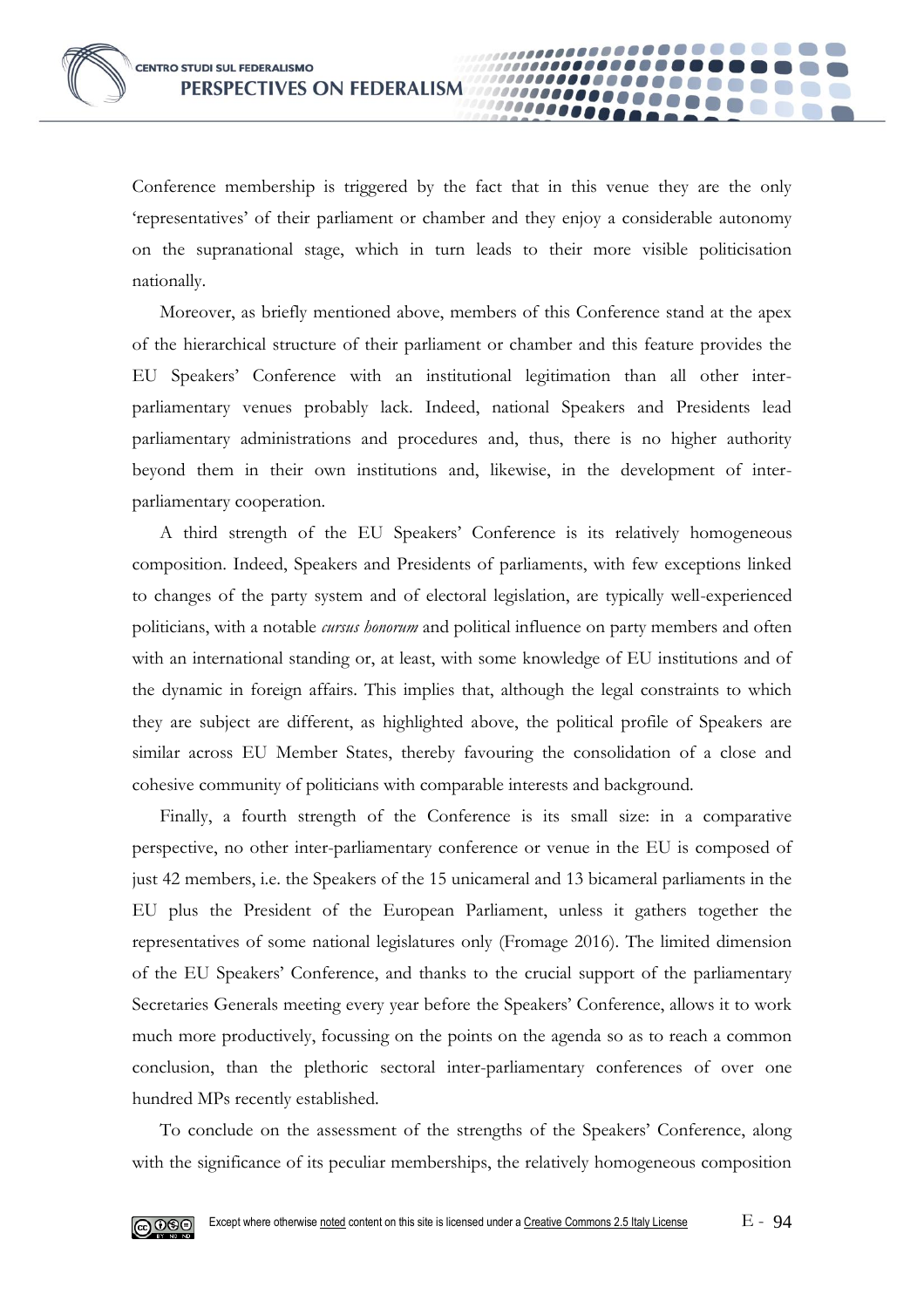

and small size of the Conference are further elements that have made this body work relatively effectively compared to plethoric forums like the Interparliamentary Conference on CFSP and CDSP and the Conference on stability, economic coordination and governance.

10000

## **4. The 'quasi-constitutional', though controversial, role of the EU Speakers' Conference**

The 'quasi-constitutional role' taken up by the EU Speakers Conference in ruling the (dis)order of inter-parliamentary cooperation (Cooper 2017: 236), has, for some time at least, been driven by, among other things, the persistent disagreement between the European Parliament and national parliaments and amongst national parliaments on the design, organisation, scope of action and powers of the Interparliamentary Conference of CFSP and CDSP (Raube and Fonk 2018, in this Special Issue) and of the Conference on Stability, Economic Coordination and Governance of the EU (Kreilinger 2018, in this Special Issue). The clearest way through which the leadership of the EU Speakers' Conference on inter-parliamentary cooperation has manifested itself is by means of the influence exerted on the rules of procedure of new inter-parliamentary conferences.

In the case of the Interparliamentary Conference on CFSP-CDSP, the new body was set up following decisions taken at the EU Speakers' Conference in Brussels, 4–5 April 2011, and in Warsaw, on 20–21 April 2012. In the meeting of 2011 the Speakers had diverging views on some aspects of the new conference, like the size of the delegations, but did establish principles regarding, for example, the frequency of the conference's meetings, its decision-making rules, the Presidency, and the role of the High Representative for Foreign Affairs and Security Policy. Those principles were defined in the conclusions of the EU Speakers' Conference's Presidency as rules by which the new Interparliamentary Conference had to abide in adopting the rules of procedure and working methods. One year later, and as the Interparliamentary Conference for CFSP-CDSP had yet to hold its first meeting (which eventually took place in Nicosia in September 2012), the EU Speakers' Conference convened in Warsaw and supplemented those principles, by eventually defining the composition of the delegations and the arrangements for the secretariat. Furthermore, the Speakers' Conference recommended that the future CFSP-CDSP

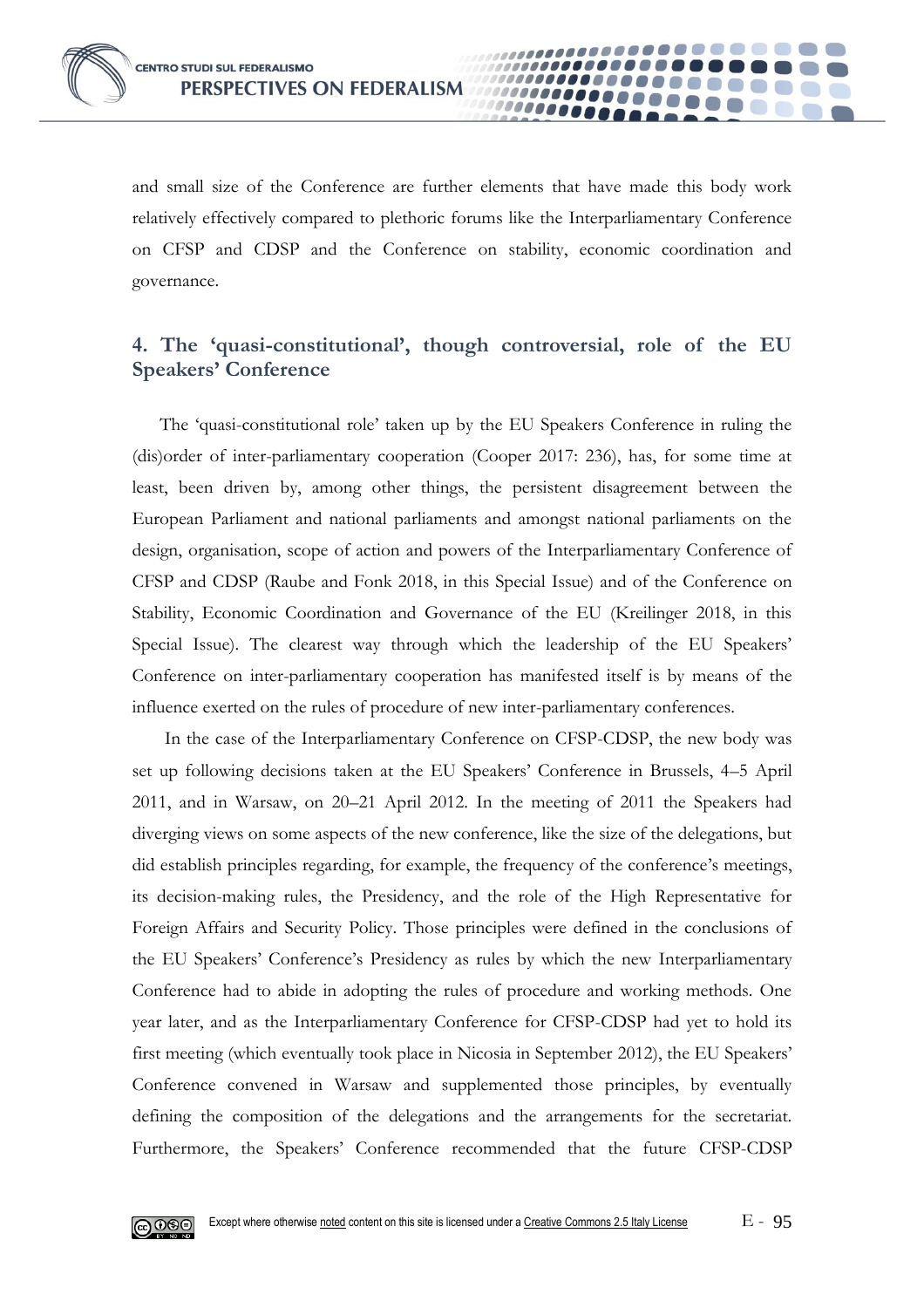Conference carry out a review of those principles and rules subsequently adopted, after two years, and to submit the results of such review (again) to the Speakers. The first meeting of the new inter-parliamentary conference, held a few months later, strictly followed the principles set out by the Speakers' Conference and entrenched two provisions in the rules of procedure that enhanced the rule-making authority of the Speakers. Article 8(2) affirmed that any amendment to those rules 'must be in accordance with the framework set out by the Conference of Speakers of the EU Parliaments' and Article 9 assigned to the EU Speakers' Conference the final say over the recommendations adopted within 18 months by the ad hoc review committee on the rules of procedure.

00000

When the review took place, however, the final decision on updating and amending the rules of procedure was taken by the Interparliamentary Conference on CFSP-CDSP itself, at its meeting in Rome on 6–7 November 2014; a decision that was later on also endorsed by the EU Speakers' Conference in Rome, on 20–21 April 2015.

The fact that the new inter-parliamentary conference regained jurisdiction over its own rule-making demonstrates that this body enjoys autonomy and is able to make the choices that are more consistent with the features of the peculiar field in which it is called upon to operate and that it aims to scrutinise. The EU Speakers' Conference can help to coordinate the activity of the Interparliamentary Conference on CFSP-CDSP with the remaining interparliamentary activities of the Union, XIV but, from a normative point of view, it may not be appropriate that the Speakers 'usurp' members of the sectoral conference by ruling on its organisation and functioning years after its initial establishment.

The setting up of the Interparliamentary Conference on Stability, Economic Coordination and Governance in the EU has proved to be even more controversial.<sup>XV</sup> Its first meeting took place in Vilnius in October 2013 and since then the Conference has been unable to adopt its rules of procedure, causing a series of spillover effects on the performance of this body, lacking any basic standards for its operation. Because of the gridlock, the EU Speakers' Conference stepped in to try to address the problem of the delay in the adoption of the rules of procedure.<sup>XVI</sup> The Italian Parliament, holding the Presidency in the second half of 2014, proposed its own draft rules at the Interparliamentary Conference on Stability, Economic Coordination and Governance in the EU of October 2014, and, following the amendments submitted by other legislatures, prepared a compromise text in December 2014. At the EU Speakers' Conference in April

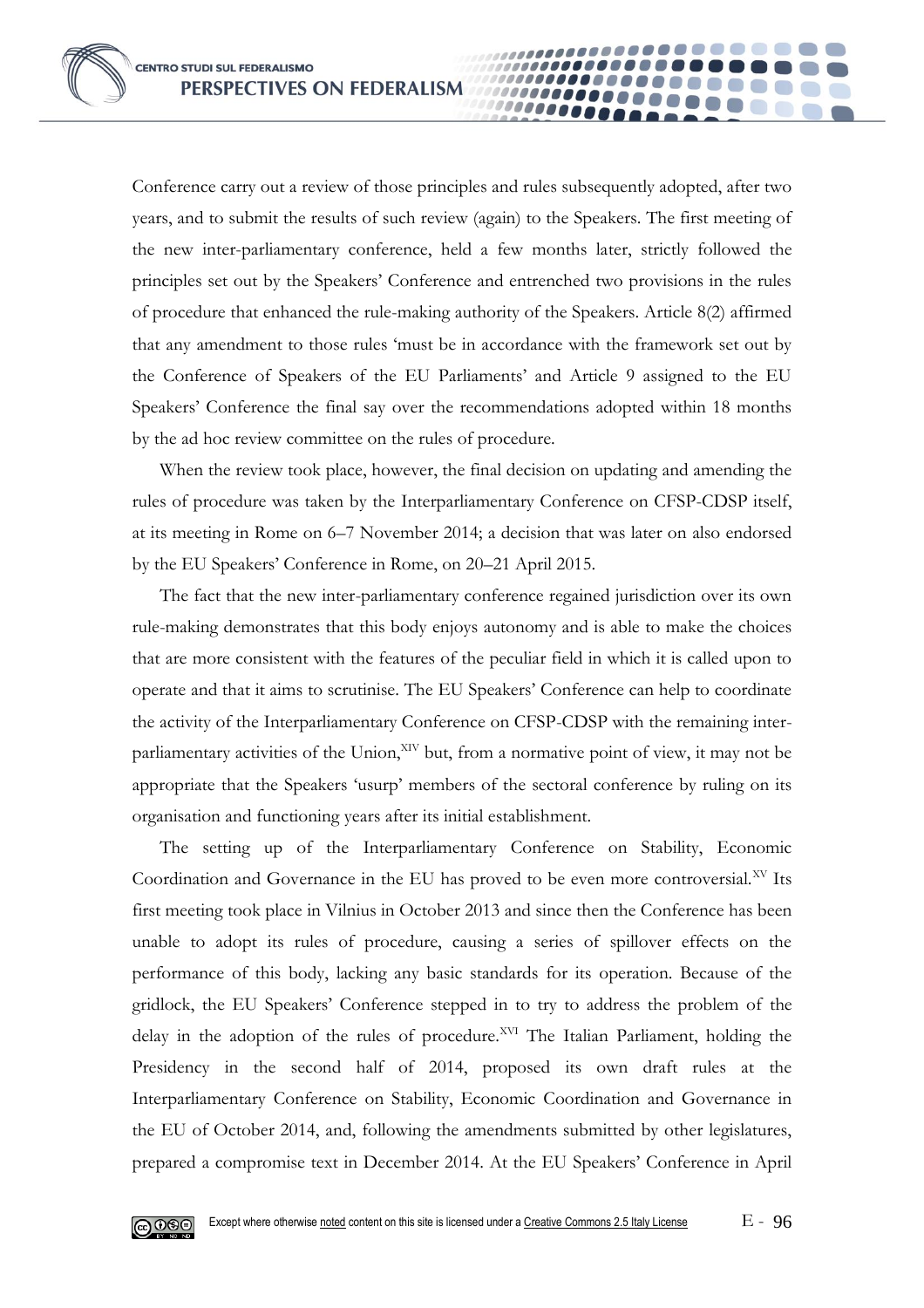2015 the revised draft rules were expected to be finally adopted, since they could count on the support of the European Parliament, the French and the German Parliaments, among others. However, other parliaments – for instance, the UK, Polish and the Dutch – stood against the approval of the new conference's rules of procedure by the EU Speakers' Conference, which would have required the consensus of all the Speakers. They objected that the Speakers' Conference would have acted beyond its mandate, if it had adopted the rules of another conference. The debate on whether to defer the decision to the next Interparliamentary Conference on Stability, Economic Coordination and Governance in the EU entailed a reflection on the right balance to strike between the rule-making function of the Speakers' Conference and the sectoral inter-parliamentary conferences' autonomy; in the end the latter prevailed. In line with the conclusions of the Speakers reached in 2011 and 2012 on the Interparliamentary Conference for CFSP and CDSP, the Speakers' Conference in Rome only agreed on a set of principles to 'be transposed in detailed Rules of procedure by the next Interparliamentary Conference on Stability, Economic Coordination and Governance in the EU', as in fact happened in Luxembourg on 9-10 November 2015.<sup>XVII</sup> The Speakers addressed issues such as the participating parliaments (from all the Member States and not just the contracting parties of the Fiscal Compact), the focus of the Conference, the timing and the linguistic regimes, but they did not touch upon the most debated questions of the size of the delegations and the relationship between the European Parliament and the national parliaments in the new forum.

00000

The fact that the EU Speakers' Conference is now managing with care its rule-making powers vis-à-vis other inter-parliamentary venues was confirmed by the Conclusions of the Conference of 22-24 May 2016 in Luxembourg<sup>XVIII</sup> and of the Conference of 23-25 April 2017 in Bratislava as pertaining to the Joint Parliamentary Scrutiny Group on Europol – JPSG (Annex I to the general Conclusions).<sup>XIX</sup> In fact, there were no other alternative legal options. The Europol JPSG is already regulated in part by EU legislation, Regulation 2016/794 of 11 May 2016 concerning the European Union Agency for Law Enforcement Cooperation (Europol), so the EU Speakers' Conference could not alter its mandate and powers, in particular its prospective nature of a scrutiny and monitoring body as well as the chosen format, initially in opposition to the Conference model. The Speakers' Conference's recommendation was that the constituent meeting for the Europol JPSG be held as soon as possible (which indeed happened on 9-10 October 2017). As far as the adoption of rules

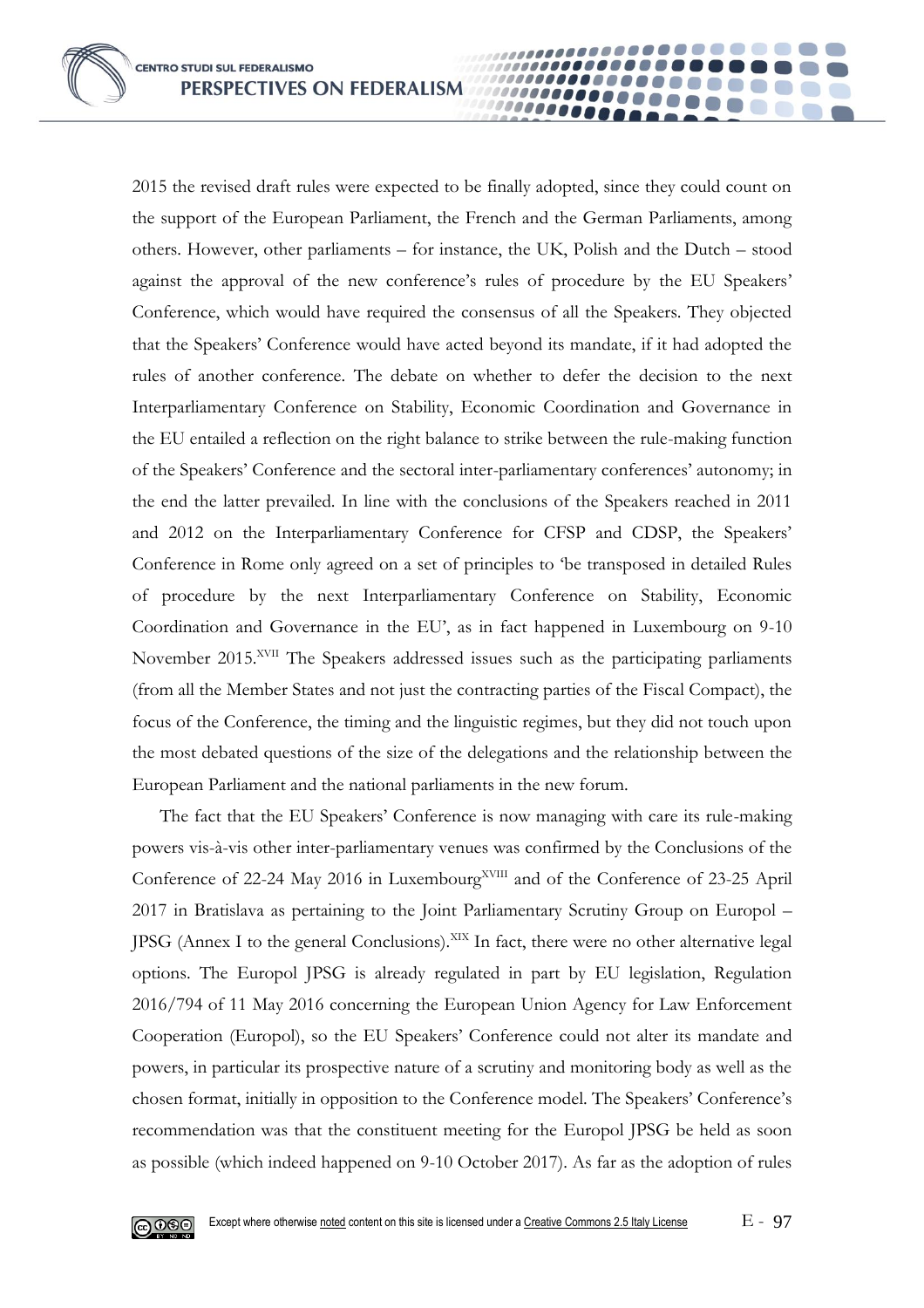of procedure is concerned, the Speakers' Conference gave some guidelines for its setting up: for example, on the maximum size of a national delegation (4 members), with up to two members per Chamber in case of bicameral legislatures, and the size of the European Parliament's delegation (up to 16 members); the joint presidency; and the frequency of the meetings, at least twice a year.

10000

In light of the amendments proposed, in particular by the French and German Parliaments, to establish an ad hoc secretariat, create the Troika presidency and enhance the scrutiny powers of the Group, the JPSC, in its meeting in Sofia on 18-19 March 2018 adopted, first of all in compliance with the EU Regulation, its detailed rules of procedure. $^{XX}$ According to Article 6.2, these rules will be subject to review after two years, in line with the recommendations of the EU Speakers' Conference of Bratislava in 2017, and the Presidency of the EU Speakers Conference will be informed about the outcome of the review. Indeed, in the rules of procedure the Conclusions of the 2017 EU Speakers' Conference of Bratislava are regarded as a point of reference and as a standard with which to comply, although it does not appear that, despite high expectations (Griglio 2016; Kreilinger 2017), the JPSG will be shaped in a radically different manner compared to sectoral inter-parliamentary conferences (Fromage 2017). Here, the directions provided by the EU Speakers' Conference on the setting up of the JPSG seem to have decisively conditioned the future shape of this inter-parliamentary venue in a way that is consistent with the standard configuration of the sectoral conferences, the (partial) regulation of which the Speakers had already contributed. In other words, and despite the legal framework provided by EU Regulation 2016/794 on the JPSG, over the years the EU Speakers' Conference may have triggered a sort of 'harmonisation' of the configuration of inter-parliamentary forums in the EU, lacking a strong autonomous ability of these forums to independently define their structure, composition and activity.

# **5. The (unsatisfactory) alternatives to the leadership of the EU Speakers' Conference**

Having examined the current state of affairs of the EU Speakers' Conference and at its 'quasi-constitutional' role in inter-parliamentary cooperation – its limited impact on the side of the coordination and of the joint parliamentary scrutiny in the EU, but the

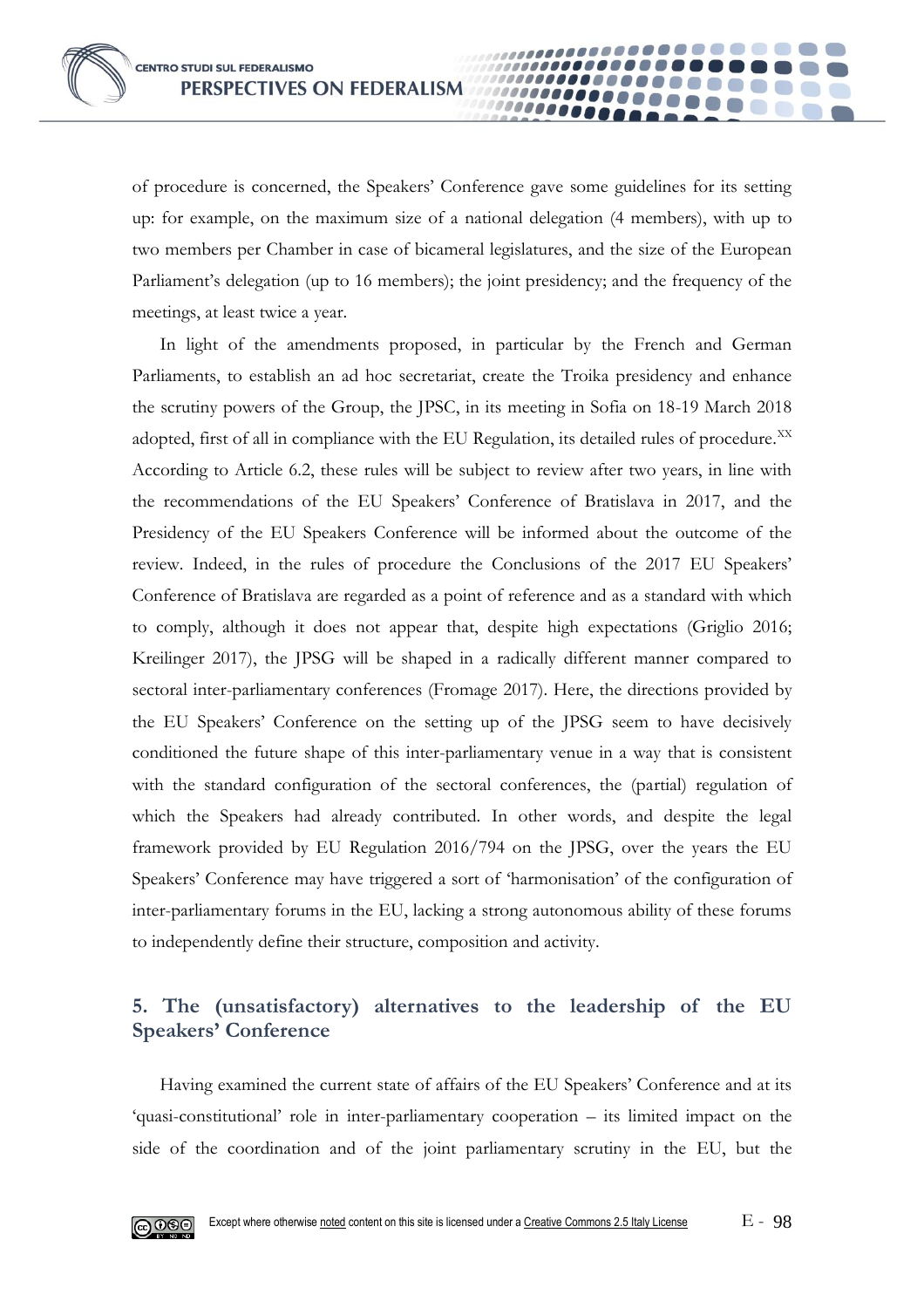significant, though controversial, rule-making and function over the other interparliamentary venues – it appears worth exploring if there are any real alternatives to the leadership of this Conference, both from a practical and a normative perspective, i.e. what is the appeal of other options.

......

100000000 000000

First of all, neither the European Parliament nor the Parliament of the Member State holding the six-month presidency of the EU can individually play the coordinating role of the EU Speakers' Conference, both from a legal and from a political point of view.<sup>XXI</sup> From a legal point of view, the exclusive leadership of the European Parliament or of a national parliament (on a rotating basis) would contravene the prescription of Article 9, Protocol 1, which demands the co-determination of inter-parliamentary cooperation by the European and national parliaments. From a political point of view, the monopoly of coordination of inter-parliamentary cooperation, either by the European Parliament or by a national parliament acting autonomously, would be politically unsustainable as national parliaments would never accept the exclusive leadership of the European Parliament and the European Parliament that of national parliaments.

Second, the Conference of the Parliamentary committees on EU affairs (COSAC), once the best candidate to fit this purpose, in principle, according to Article 10, Protocol 1, would then be the main competitor of the EU Speakers' Conference in taking the lead in the coordination of inter-parliamentary cooperation in the EU; for both conferences are generalist inter-parliamentary bodies, i.e. they do not have a sectoral-policy oriented specialisation. Indeed, COSAC shall promote the exchange of information and best practices between national parliaments and the European Parliament and may organise inter-parliamentary conferences on specific topics, in particular CFSP and CDSP (Dias Pinheiro 2018, in this Special Issue). However, a 'catch-all policies venue' like COSAC, devoid of the former coordinating function on the early warning mechanism, has suffered an identity crisis from which it has not yet been able to recover (Cygan 2016; Van Keulen 2016). This has come about as a result of the strengthening of the process of European integration on many (new) policies, increasing specialisation by policy domain and the need to carry out an effective scrutiny especially in areas of shared competence (Article 4 TFEU), and fields where the EU supports, coordinates and supplements the action of the Member States (Articles 5 and 6 TFEU). Therefore, the legal basis for the setting up of new inter-parliamentary conferences has been article 9 rather than article 10 of Protocol 1,

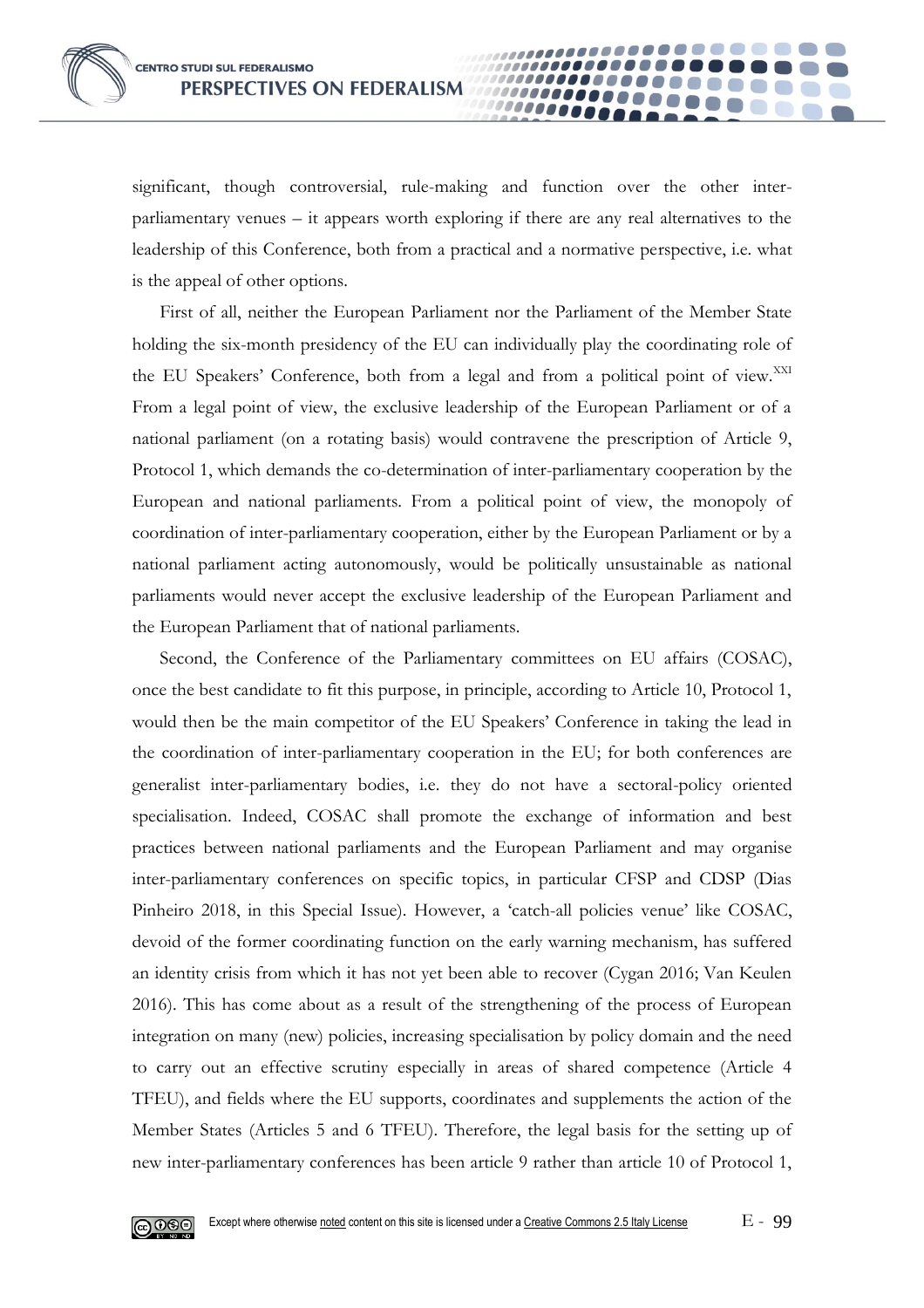which has further undermined the authority and prestige COSAC once enjoyed. Indeed, article 10 set out the COSAC model of inter-parliamentary cooperation, based on the participation of the European Parliament on an equal footing with national parliaments and on overcoming the strict enforcement of consensus formation and of the unanimity rule of decision-making. However, in contrast, article 9 is a more flexible legal basis only requiring national parliaments and the European Parliament to jointly determine the organisation and the promotion of effective and regular inter-parliamentary cooperation in the Union. The choice of Article 9 for the new conferences therefore strengthens the power of the European Parliament, and ultimately undermines COSAC's design and procedures as a model of inter-parliamentary cooperation.

100000000 10000

Third, the two sectoral inter-parliamentary conferences already established, given their limited scope of action on certain policies, are not placed in the best position to play a coordinating role among the many venues and forums of inter-parliamentary cooperation.

Finally, an interesting proposal put forward recently seems to suggest that perhaps there is no need to have a sole and final authority to rule the developments of interparliamentary cooperation. Rather, the 'order' of inter-parliamentary cooperation relies on the internal rationalisation of the three main stances of cooperation in the EU, namely: the two inter-parliamentary conferences and the Joint Parliamentary Scrutiny Group thus far set up according to a functional specialisation; the EU Speakers' Conference; and the 'Parliamentary dimension' of the Council Presidency (Cooper 2017: 243-245). To these dimensions a third can be added as a complement: the 'hidden' coordinating role of the European Parliament. This has emerged in several instances of cooperation, from the experience of the European Assizes of 1990 to those of the two Conventions, on the Charter of fundamental rights (1999-2000) and on the future of Europe (2002-2003) (Pinelli 2016) and, more recently, the organisation of joint committee meetings; however, it has not always been well tolerated by national parliaments (Fasone and Lupo 2016: 349- 351). Indeed, the European Parliament alone, as said above, could never monopolise the coordination of inter-parliamentary cooperation in the Union, should its mode of election and composition remain unaltered. It suffers from the distrust of national parliaments (and governments), it is also one of the many subjects of inter-parliamentary cooperation, and is a member of the EU Speakers' Conference, so its potential leadership could trigger a sort of 'conflict of interests' (should it become, at the same time, a member and the leader of

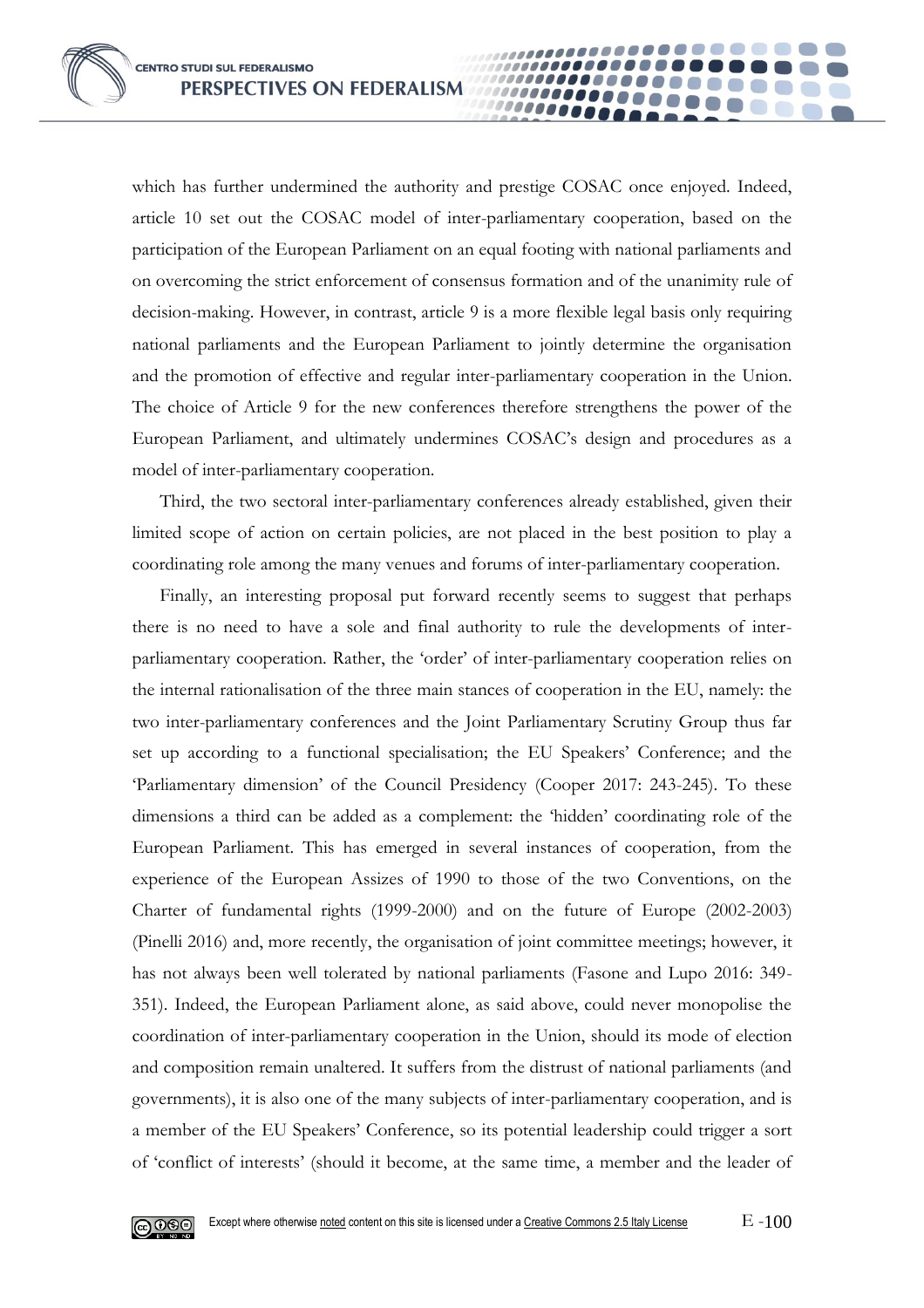this cooperation). Its further strengthening in this domain would be understood through a conception of inter-parliamentary cooperation as dominated by the EU level of government and, possibly, inspired by a federalist view on the direction the European integration process should take, which does not appear close to reality today. The persistent lack of a uniform electoral procedure for the European Parliament and concrete avenues for further differentiation within the EU (Leruth, Gänzle and Trondal 2017) do not reinforce the position of this institution in the complex picture of inter-parliamentary cooperation either.

**0000** 

#### **6. Conclusion**

Year on year, since the entry into force of the Lisbon Treaty, the EU Speakers' Conference has taken up and been able to strengthen its 'quasi-constitutional' role in interparliamentary cooperation, a role that aspires to settle a well-ordered and stable development of inter-parliamentary activities in the EU. It appears that there is no effective alternative to this role sitting with the EU Speakers' Conference, especially looking at the other options at stake, and despite the potentiality of the European Parliament and COSAC in particular.

Playing a 'quasi-constitutional' role in inter-parliamentary cooperation, however, as the most recent experience of the EU Speakers' Conference reveals, should not only mean its extensive exercise of a rule-making function towards other inter-parliamentary venues, not least as not all inter-parliamentary forums are alike. Indeed, the Europol JPSG was expected to be established according to a competing model compared to the existing conferences – although this has probably not happened in practice – and finds its legal basis in a purely EU law source, in contrast, for example, to the Interparliamentary Conference on Stability, Economic Coordination and Governance in the EU. In fact, a wide use of the rule-making function by the Speakers' Conference runs against the very nature of this forum, where many of its members enjoy a special constitutional autonomy and are forbidden to bind their own parliaments when acting inside the Conference. That means that the EU Speakers' Conference cannot do much more than issue guidelines for the adoption of rules of procedures and make them subject to (light) review.

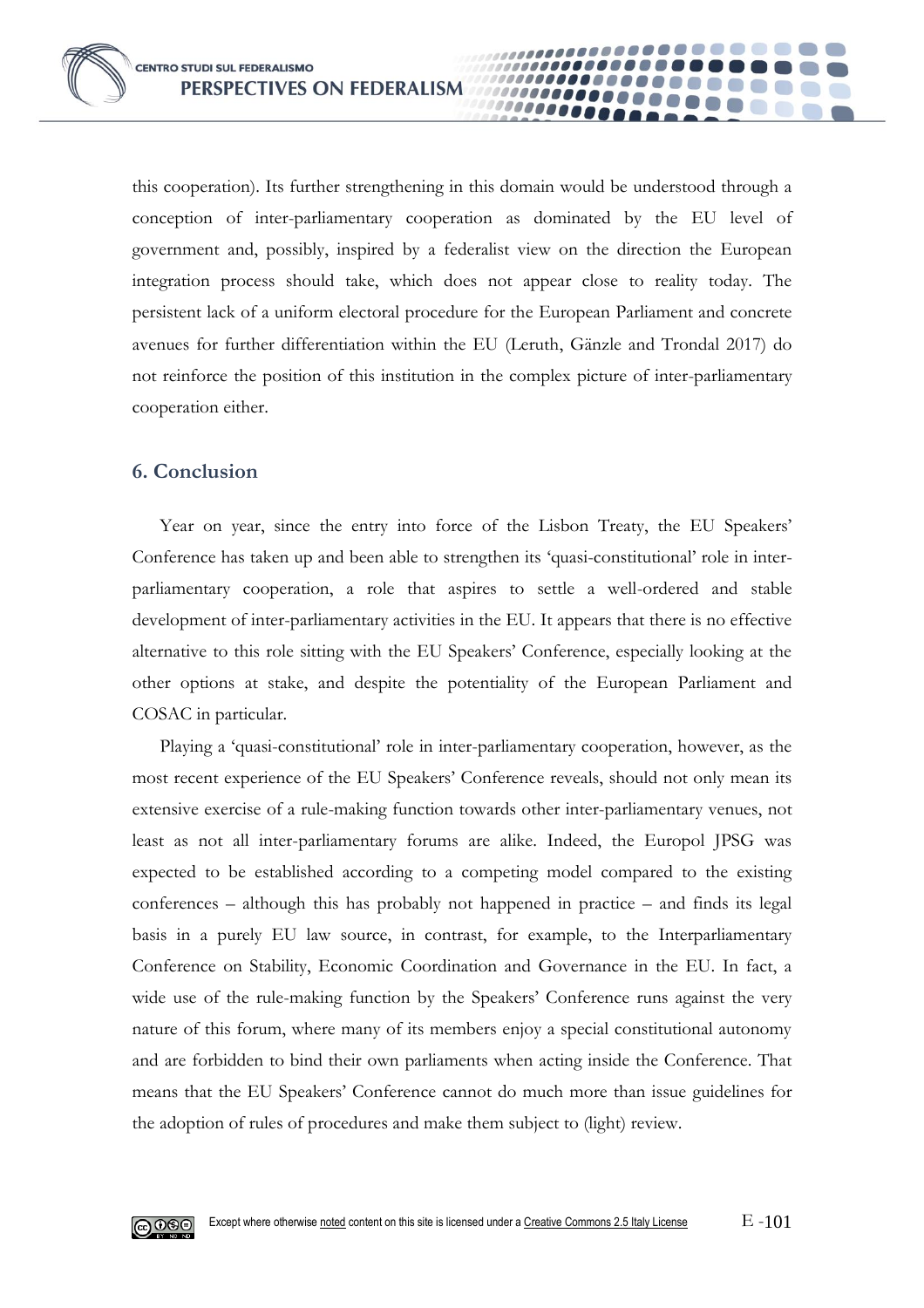The coordinating activity of the EU Speakers' Conference should, by contrast, be strengthened. Coordination was the founding function of this Conference when it was established, in a context in which very little inter-parliamentary cooperation was in place. Thus, a renewal of the coordinating function of the EU Speakers' Conference should primarily consist of easing the contacts and the relationships between the many EU interparliamentary venues, in terms of timing of meetings, consistency of the respective agendas and *ex-post* supervision of the results. With this regard, a closer collaboration with the other main 'agents' of inter-parliamentary cooperation in the EU, such as the European Parliament and the 'Parliamentary dimension' of the Council Presidency, would be beneficial for the rational deployment of inter-parliamentary activities in order to avoid duplication, overlapping and confusion of tasks and activities.

,,,,,,,,,,,,,,,,,,,,,,

................

,,,,,,,,,,,,,,,,,,,,,

................

1000000000

Additionally, although for the reasons described above it is not directly involved in the exercise of joint parliamentary scrutiny in the EU (Griglio and Lupo 2018), the EU Speakers' Conference can indirectly and positively contribute to its fulfilment. Indeed, the closer coordination and collaboration with EU institutions just advocated, with the European Parliament, or with instances of cooperation, like the 'Parliamentary dimension' of the Council Presidency, both key actors in their own domains, of joint parliamentary scrutiny, could help to make this function more effective.

[04/Final%20Conclusions%20Conference%20of%20Speakers%20Tallinn.pdf.](https://www.parleu2017.ee/sites/default/files/2018-04/Final%20Conclusions%20Conference%20of%20Speakers%20Tallinn.pdf)

VII This has been further confirmed by the Conclusions adopted on the occasion of the last meeting of the EU Speakers Conference held in Tallin on 23-24 April 2018, cit., under the 'Preliminary remarks'.



<u>.</u>

Cristina Fasone is Assistant Professor of Comparative Public Law, Department of Political Science, LUISS Guido Carli. This article builds on the author's chapter *Ruling the (Dis-)Order of Interparliamentary Cooperation? The EU Speakers' Conference* in Lupo and Fasone, eds (2016).

<sup>I</sup> Article 9, Protocol 1, indeed, can be considered as a weak legal basis for the role taken up by this Conference. The article refers to the co-determination by the European Parliament and national parliaments of the 'organization and promotion of effective and regular interparliamentary cooperation within the Union'.  $II$  As described in this paragraph, the 'role' refers to the actual operation of the EU Speakers Conference, while by 'function' it is meant a set of activities and tasks in principle ascribed or conferred to the Conference.

III On parliamentary diplomacy as para-diplomacy outside in the EU context see Stavridis 2017: 368-387.

IV On the gradual engagement of national parliamentary assemblies with European affairs through the Speakers' Conference, see the Keynote speech given by Elia (1975) and now re-published (2009: 465), alongside the editorial note by Cannizzaro (2009: 457).

<sup>V</sup> See, for example, Conférence informelle des Présidents des Parlements des États Membres et du Parlement Européenne, *La situation actuelle de l'Union européenne et les tâches des Parlements nationaux qui en découlent concernant la democratization et les reformes institutionelles. Rapport de L Lagendries*, 1 December 1998, 11. For an overview of the history of the EU Speakers' Conference and its meetings, see EU Speakers' Conference, *The History of the EU Speakers' Conference*, available at[: www.ipex.eu.](http://www.ipex.eu/)

<sup>&</sup>lt;sup>VI</sup> See the Conclusions of the EU Speakers Conference held in Tallin on 23-24 April 2018, available at [https://www.parleu2017.ee/sites/default/files/2018-](https://www.parleu2017.ee/sites/default/files/2018-04/Final%20Conclusions%20Conference%20of%20Speakers%20Tallinn.pdf)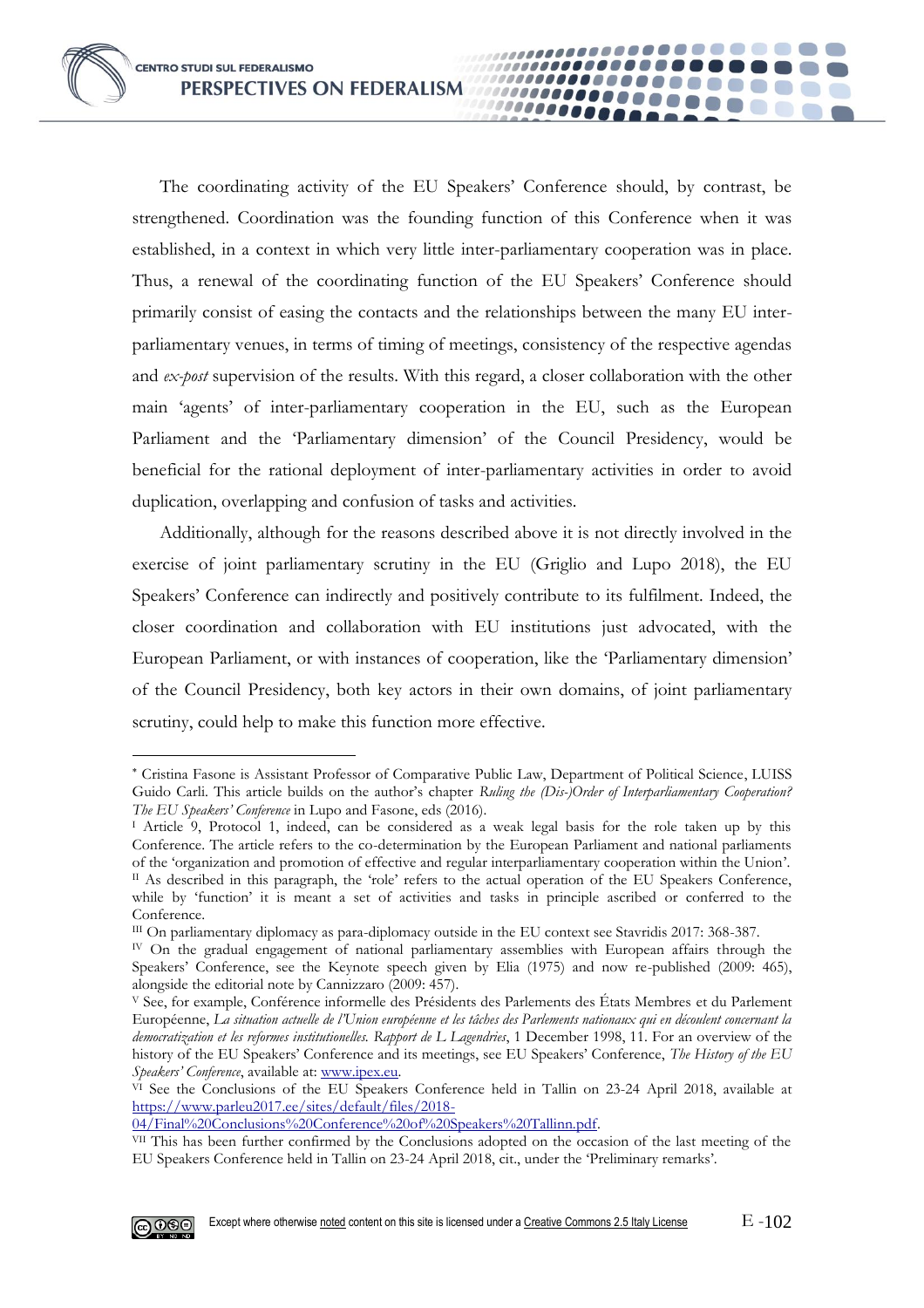-

VIII See German Constitutional Tribunal, Judgment of the Second Senate of 18 December 2002, 2 BvF 1/02 - Voting procedures in the Bundesrat, 'Immigration Act (Zuwanderungsgesetz) case', § 120 and the commentary by Kommers and Miller 2012: 110-114.

...................

,,,,,,,,,,,,,,

1111111111111111

.........

100000000

IX On this point and, in particular, in relation to the EU, see Romaniello (2015) and Baraggia (2016).

<sup>X</sup> In the XVIIIth term of the Italian Parliament, started in 2018, the representation of the ruling parties and of the opposition by the Speakers of the two Houses has instead been inverted: while the Speaker of the Italian Chamber of Deputies, Roberto Fico, is a representative of the Five Stars Movement, part of the ruling coalition, the President of the Senate, Maria Elisabetta Alberti Casellati, has been elected as a senator of Forza Italia, currently in the opposition. At the moment of the election of the two Speakers, on 24 March 2018, however, the political situation was very blurred and the formation of the new government yet to come.

XI The conclusions are drafted in such a way as to ascribe them to the individual Speakers rather than to the Conference as a whole.

XII The only exception is represented by the decision to convene an extraordinary meeting of the Conference, to be proposed by one of the Speakers and to be seconded by two-thirds majority of the members (Art 3(6) of the Guidelines). Under Art 5(2) of the Guidelines, any member of the Conference is entitled to disclose their disagreement with the position endorsed by the majority of the Conference and should state clearly that that opinion has not been confirmed by the Conference as a whole. An interesting case of 'dissenting opinion' emerged in the aftermath of the EU Speakers' Conference held in Rome on 20–21 April 2015. The Speaker of the Hungarian National Assembly sent a letter to the Speakers of the Italian Chamber of Deputies and Senate contesting the fact that the conclusions of the Conference had been really adopted by consensus, according to the Conference's Guidelines. In particular this Speaker objected to the allegation contained in the conclusions addressed against Hungary of the violation of fundamental rights.

XIII For example, during the current speakership of Hon. John Bercow (2009- ), on which see Torre (2013).

XIV An actual problem of coordination lies in the fact that while the Presidency of the EU Speakers' Conference is assigned to the parliament of the Member State holding the EU Presidency in the second half of the calendar year, the organisation of the new interparliamentary conference, every six months, mirrors the rotating Presidency of the EU.

XV The Treaty on Stability, Coordination and Governance in the Economic and Monetary Union entered into force on 1 January 2013. Next to this Treaty, the EU legal basis for the creation of the Conference has been acknowledged in Article 9, Protocol 1, annexed to the Treaty of Lisbon. What triggered discussion was also the prospective position of the Parliaments from the non-contracting parties of the Treaty within the Conference, namely, the Czech Republic and the UK. See, at length, Kreilinger (2015 and 2018) and Cooper  $(2016)$ .

XVI After the first meeting, three more meetings of the Interparliamentary Conference on Stability, Economic Coordination and Governance in the EU were organised under the Greek and Italian Presidencies in 2014 and the Latvian Presidency in 2015 without the rules of procedure being adopted.

XVII See EU Speakers' Conference, 'Conclusions of the Presidency', Rome, 20–21 April 2015, 5, available at: [www.ipex.eu/IPEXL-WEB/euspeakers/getspeakers.do?id=082dbcc54a393144014a4d75e8690dec.](http://www.ipex.eu/IPEXL-WEB/euspeakers/getspeakers.do?id=082dbcc54a393144014a4d75e8690dec) See also the Rules of procedure of the Interparliamentary Conference on Stability, Economic Coordination and Governance in the European Union available at: [http://www.ipex.eu/IPEXL-](http://www.ipex.eu/IPEXL-WEB/conference/getconference.do?type=082dbcc5420d8f480142510d09574e02)[WEB/conference/getconference.do?type=082dbcc5420d8f480142510d09574e02.](http://www.ipex.eu/IPEXL-WEB/conference/getconference.do?type=082dbcc5420d8f480142510d09574e02) Interestingly Article 7(2) of the Rules of procedure of this Conference mirrors Article 8(2) of the Interparliamentary Conference for CFSP and CDSP's Rules of Procedure, since, as strongly requested by the European Parliament at the meeting in Luxembourg in November 2015, it provides that any amendments to these new Rules 'must be in accordance with the framework set by' the EU Speakers' Conference.

The Conclusions are available here: [http://www.ipex.eu/IPEXL-](http://www.ipex.eu/IPEXL-WEB/conference/getconference.do?id=082dbcc54d8d4eaf014d9095cb270339)[WEB/conference/getconference.do?id=082dbcc54d8d4eaf014d9095cb270339](http://www.ipex.eu/IPEXL-WEB/conference/getconference.do?id=082dbcc54d8d4eaf014d9095cb270339)<br>XIX The Conclusions and their Annex I are available here:

XX The Rules of procedures of the Joint Parliamentary Scrutiny Group on Europol are available here: [https://www.senato.it/application/xmanager/projects/leg18/file/RoP%20adopted%20Sofia%20JPSG\\_190](https://www.senato.it/application/xmanager/projects/leg18/file/RoP%20adopted%20Sofia%20JPSG_19032018.pdf) [32018.pdf](https://www.senato.it/application/xmanager/projects/leg18/file/RoP%20adopted%20Sofia%20JPSG_19032018.pdf)

XXI Despite the growing number of interparliamentary meetings promoted in the framework of the 'parliamentary dimension' of the Council Presidency: see Cooper (2017: 243-245).



The Conclusions and their Annex I are available here: [http://www.ipex.eu/IPEXL-](http://www.ipex.eu/IPEXL-WEB/conference/getconference.do?id=082dbcc55898c90b01589abbb37500fa)[WEB/conference/getconference.do?id=082dbcc55898c90b01589abbb37500fa](http://www.ipex.eu/IPEXL-WEB/conference/getconference.do?id=082dbcc55898c90b01589abbb37500fa)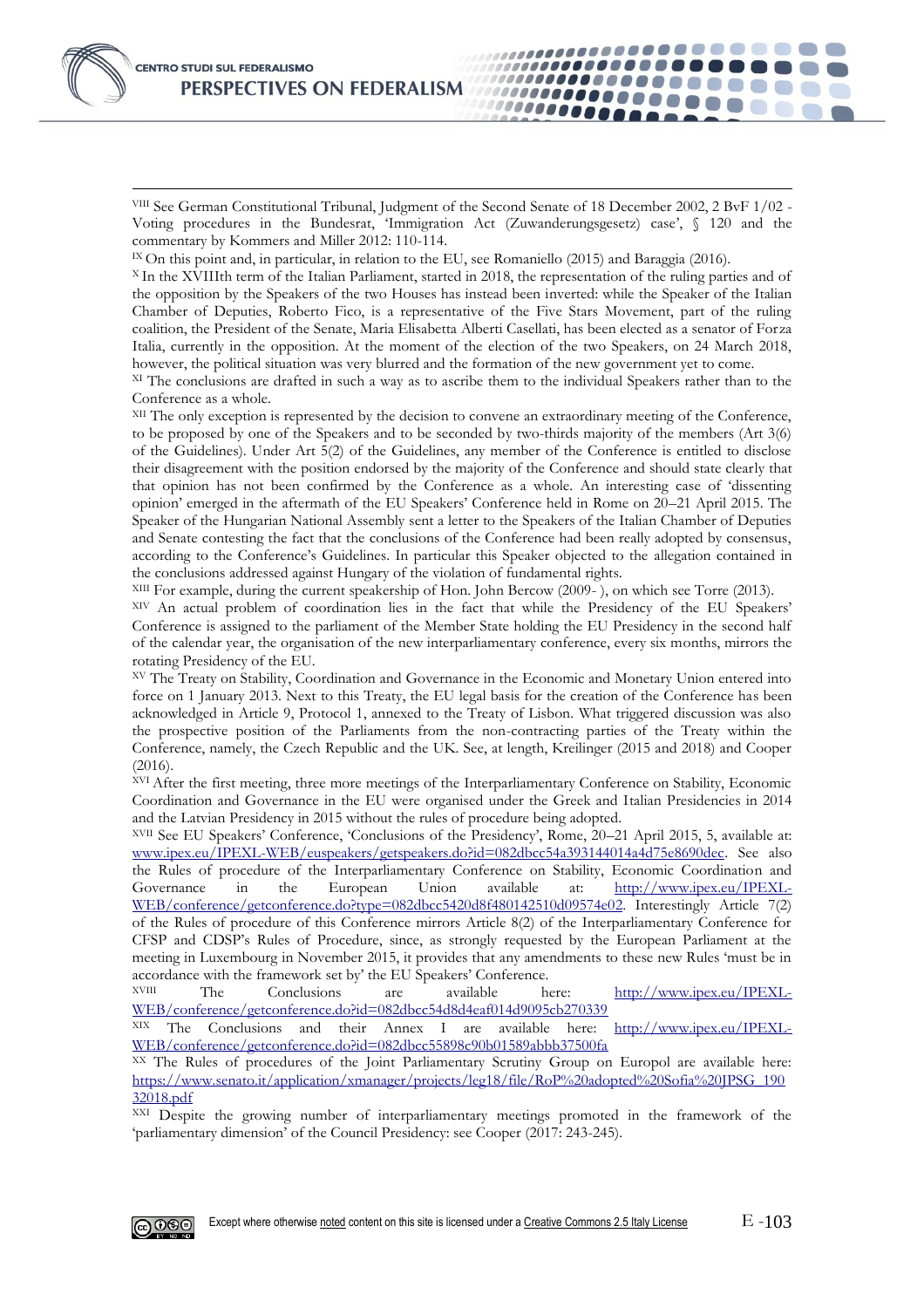

#### **References**

-

• Avril Pierre, Gicquel Jean and Gicquel Jean-Eric, 2014, *Droit parlementaire*, 5th edition, Montchrestien, Paris.

...................

*........* 

000000000

,,,,,,,,,,,,,

1000000000000

• Baraggia Antonia, 2016, 'Bicameralism and Interparliamentary Cooperation', in Lupo Nicola and Fasone Cristina (eds), *Interparliamentary Cooperation in the Composite European Constitution*, Hart Publishing, Oxford, 93-111.

• Bellamy Richard and Kröger Sandra, 2016, 'The politicization of European integration: National Parliaments and the democratic disconnect', *Comparative European Politics*, XIV(2): 125-130.

• Cannizzaro Enzo, 2009, 'Il ruolo dei Parlamenti nazionali nel processo di integrazione europea: in margine ad uno scritto inedito di Leopoldo Elia', *Il diritto dell'Unione europea*, XIV(2): 457-464.

• Cooper Ian, 2014, 'Parliamentary oversight of the EU after the crisis: on the creation of the «Article 13» interparliamentary Conference', *LUISS SOG Working Papers,* 21/2014.

• Cooper Ian, 2016, 'The Interparliamentary Conference on Stability, Economic Coordination and Governance in the European Union (the "Article 13 Conference")', in Lupo Nicola and Fasone Cristina (eds), *Interparliamentary Cooperation in the Composite European Constitution*, Hart Publishing, Oxford, 247-267.

• Cooper Ian, 2017, 'The Emerging Order of Interparliamentary Cooperation in the Post-Lisbon EU, in Jancic Davor (ed), *National Parliaments after the Lisbon Treaty and the Euro Crisis. Resilience or Resignation?*, Oxford University Press, Oxford, 227-246.

• Costa Olivier, 2013, 'The President of the European Parliament', in Lippolis Vincenzo and Lupo Nicola (eds), *Le trasformazioni del ruolo dei Presidenti delle Camere*, Jovene, Napoli, 143-162.

• Curtin Deirdre, 2014, 'Challenging Executive Dominance in European Democracy', *Modern Law Review*, LXXVII(1): 1-32.

• Cygan Adam, 2016, 'COSAC: Birth, Evolution, Failures and Perspectives', in Lupo Nicola and Fasone Cristina (eds), *Interparliamentary Cooperation in the Composite European Constitution*, Hart Publishing, Oxford, 207- 226.

• Elia Leopoldo, 1975, 'Relazione di sintesi sul tema: contributo delle assemblee parlamentari nazionali alla presa di coscienza europea ed alla costruzione comunitaria', on the occasion of the Conference of the Speakers of the European parliamentary assemblies held in Rome, Palazzo Montecitorio on 26-27 September 1975; now in 2009, *Il diritto dell'Unione europea*, XIV(2): 465-477.

• Eppler Annegret and Maurer Andreas, 2017, 'Parliamentary scrutiny as a function of interparliamentary cooperation among subnational parliaments', *The Journal of Legislative Studies*, XXIII(2): 238- 259.

• Esposito Antonio, 2014, 'La cooperazione interparlamentare: principi, strumenti e prospettive', in Lupo Nicola and Manzella Andrea (eds), *Il sistema parlamentare euro-nazionale. Lezioni*, Giappichelli, Torino, 133- 182.

• Fasone Cristina, 2009, 'I Parlamenti degli Stati membri dell'Unione europea nel *decision-making* comunitario', in Decaro Carmela and Lupo Nicola (eds), *Il 'dialogo' tra parlamenti: obiettivi e risultati*, LUP, Roma, 159-244.

• Fasone Cristina, 2016, 'Ruling the (Dis-)Oder of Interparliamentary Cooperation? The EU Speakers' Conference', in Lupo Nicola and Fasone Cristina (eds), *Interparliamentary Cooperation in the Composite European Constitution*, Hart Publishing, Oxford, 269-289.

• Fasone Cristina and Lupo Nicola, 2016, 'Conclusion. Interparliamentary Cooperation in the Framework of a Euro-national Parliamentary System', in Lupo Nicola and Fasone Cristina (eds), *Interparliamentary Cooperation in the Composite European Constitution*, Hart Publishing, Oxford, 345-360.

• Fromage Diane, 2016, 'Increasing Inter-Parliamentary Cooperation in the European Union: Current Trends and Challenges', *European Public Law*, XXII(4): 749-772.

• Fromage Diane, 2017, 'The New Joint Parliamentary Scrutiny Group for Europol: Old Wine in New Bottles?', *BlogActiv EU,* 17 June, [http://eutarn.blogactiv.eu/2017/06/17/the-new-joint-parliamentary](http://eutarn.blogactiv.eu/2017/06/17/the-new-joint-parliamentary-scrutiny-group-for-europol-old-wine-in-new-bottles/)[scrutiny-group-for-europol-old-wine-in-new-bottles/.](http://eutarn.blogactiv.eu/2017/06/17/the-new-joint-parliamentary-scrutiny-group-for-europol-old-wine-in-new-bottles/)

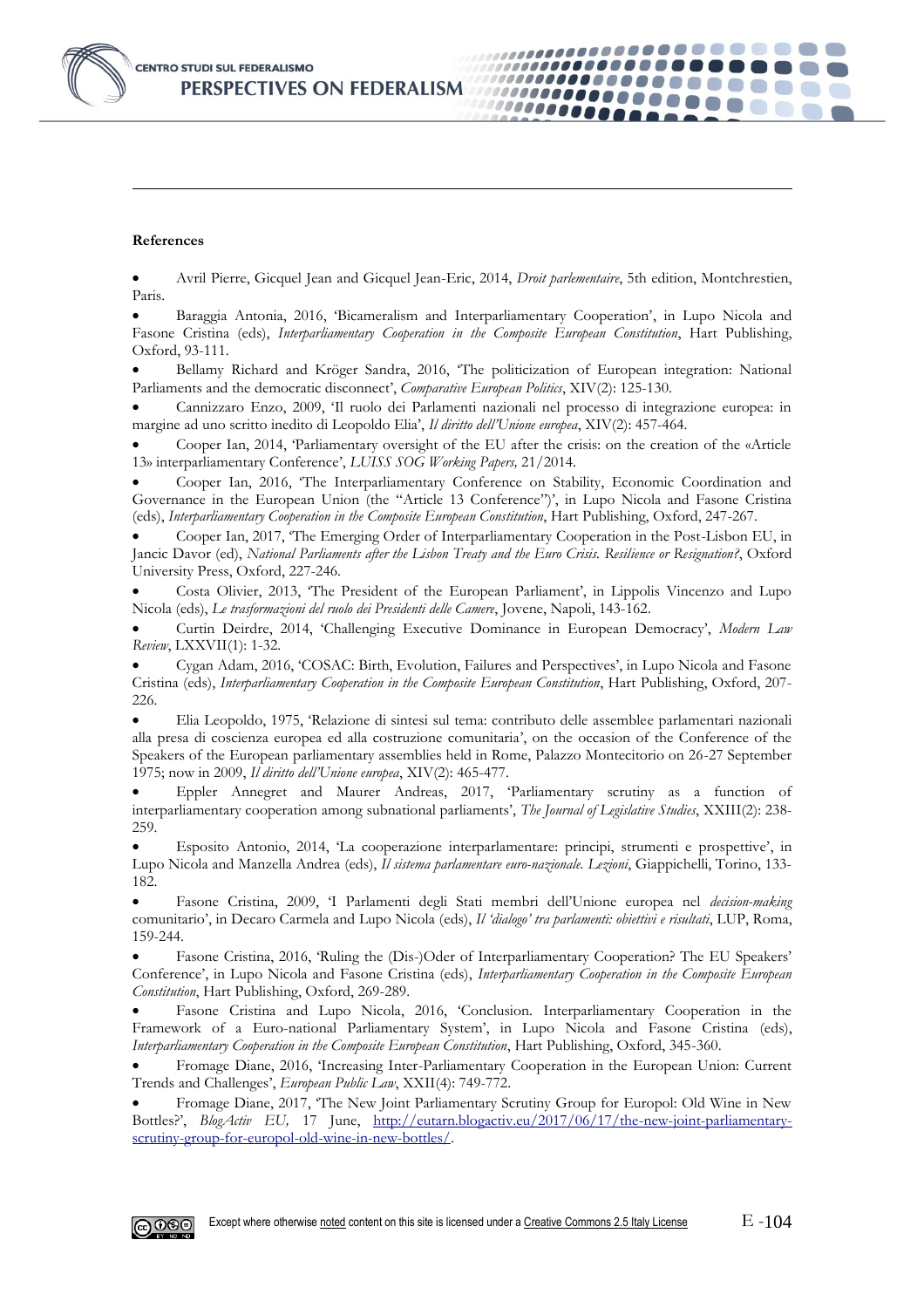-

• Gianfrancesco Eduardo, Lupo Nicola and Rivosecchi Guido (eds), 2014, *I Presidenti di Assemblea parlamentare. Un ruolo in trasformazione*, Il Mulino, Bologna.

,,,,,,,,,,,,,,,,,,,,,,

,,,,,,,,,,,,,,,,

1111111111111000

.........

00000000

• Gianniti Luigi and Lupo Nicola, 2016, 'The Role of the European Parliament President in Parliamentary Diplomacy', *The Hague Journal of Diplomacy*, XI(2-3): 144-160.

• Griglio Elena, 2016, 'I Parlamenti dell'Unione europea alla prova di Europol: verso un esercizio "collettivo" del controllo parlamentare?', *Quaderni costituzionali*, XXXVI(3) 584-587.

• Griglio Elena and Lupo Nicola, 2018, 'The conference on stability, economic coordination and governance: filling the gaps of parliamentary oversight in the EU', *Journal of European Integration*, XL(3): 358- 373.

• Hefftler Claudia and Gattermann Katjana, 2015, 'Interparliamentary Cooperation in the European Union: Patterns, Problems and Potential', in Hefflter Claudia, Neuhold Christine, Rozenberg Olivier and Smith Julie (eds), *The Palgrave Handbook of National Parliaments and the European Union*, Palgrave, Basingstoke, 94-115.

• Iacometti Miryam*,* 2001, *I Presidenti di assemblea parlamentare*, Giuffrè, Milano.

• Ibrido Renato, 2015, *L'interpretazione del diritto parlamentare. Politica e diritto nel 'processo' di risoluzione dei casi regolamentari*, Franco Angeli, Milano.

• Kommers Donald P. and Miller Russell A., 2012, *The Constitutional Jurisprudence of the Federal Republic of Germany,* 3rd edn., Duke University Press, Durham and London.

• Kreilinger Valentin, 2015, 'Inter-Parliamentary Cooperation and its Challenges: The Case of Economic and Financial Governance' in Fabbrini Federico, Hirsch Ballin Ernst and Somsen Han (eds), *What Form of Government for the European Union and the Eurozone?*, Hart Publishing, Oxford, 271-288*.*

• Kreilinger Valentin, 2017, 'A Watchdog for Europe's Policemen: The new Joint Parliamentary Scrutiny Group for Europol', *Policy Paper* no. 197, Jacques Delors Institut – Berlin.

• Kreilinger Valentin, 2018, 'The contribution of the SECG Conference', *Perspectives on Federalism –* Griglio Elena and Stavridis Stelios (eds), *Special Issue on Joint Parliamentary Scrutiny in the EU: The Contribution of Interparliamentary Cooperation*.

• Leruth Benjamin, Gänzle Stefan and Trondal Jarle, 2017, 'Differentiated integration and disintegration in the European Union: State-of-the-art and ways for future research', *ISL Working Paper*, University of Agder, 1/2017.

• Lindseth Peter, 2010, *Power and Legitimacy. Reconciling Europe and the Nation-State*, Oxford University Press, New York.

• Longo Fabio, 2014, 'I Presidenti di Assemblea e la politica estera: fra rappresentanza istituzionale e attivismo internazionale', in Gianfrancesco Eduardo, Lupo Nicola and Rivosecchi Guido (eds), *I presidenti di assemblea parlamentare: riflessioni su un ruolo in trasformazione*, Il Mulino, Bologna, 367-387.

Lupo Nicola, 2010, voce, 'Presidente di Assemblea', in Bifulco Raffaele, Alfonso Celotto and Olivetti Marco (eds), *Digesto delle discpline pubblicistiche*, UTET, Torino, 444-480.

• Manzella Andrea, 1997, 'Il parlamento', in Amato Giuliano and Barbera Augusto (eds), *Manuale di diritto pubblico*, 5th ed., Il Mulino, Bologna, 103-168.

• Martin Arnaud, 1996, *Les Présidents des Assemblées parlementaires sous la V Republique* Paris, LGDJ.

• Pinelli Cesare, 2016, 'The Convention Method', in Lupo Nicola and Fasone Cristina (eds), *Interparliamentary Cooperation in the Composite European Constitution*, Hart Publishing, Oxford, 57-72.

• Raube Kolja and Fonk Daan, 2018, 'The contribution of the Conference on CFSP/CSDP', *Perspectives on Federalism –* Griglio Elena and Stavridis Stelios (eds), *Special Issue on Joint Parliamentary Scrutiny in the EU: The Contribution of Interparliamentary Cooperation*.

• Romaniello Maria, 2015, 'Upper Chambers in EU Affairs. Scrutinising German and Belgian Bicameralism', *Federalismi.it*, 12 August, available at [www.federalismi.it.](http://www.federalismi.it/)

• Russell Meg and Gover Daniel, 2017, *Legislation at Westminster: Parliamentary Actors and Influence in the Making of British Law*, Oxford University Press, Oxford.

• Stavridis Stelios, 2017, 'Conclusions: Parliamentary Diplomacy as a Global Phenomenon', in Stavridis Stelios and Jančić Davor (eds), *Parliamentary Diplomacy in European and Global Governance*, Brill Nijhoff, Leiden/Boston, 368-387.

• Torre Alessandro, 2000, *Il magistrato di assemblea*, Giappichelli, Torino.